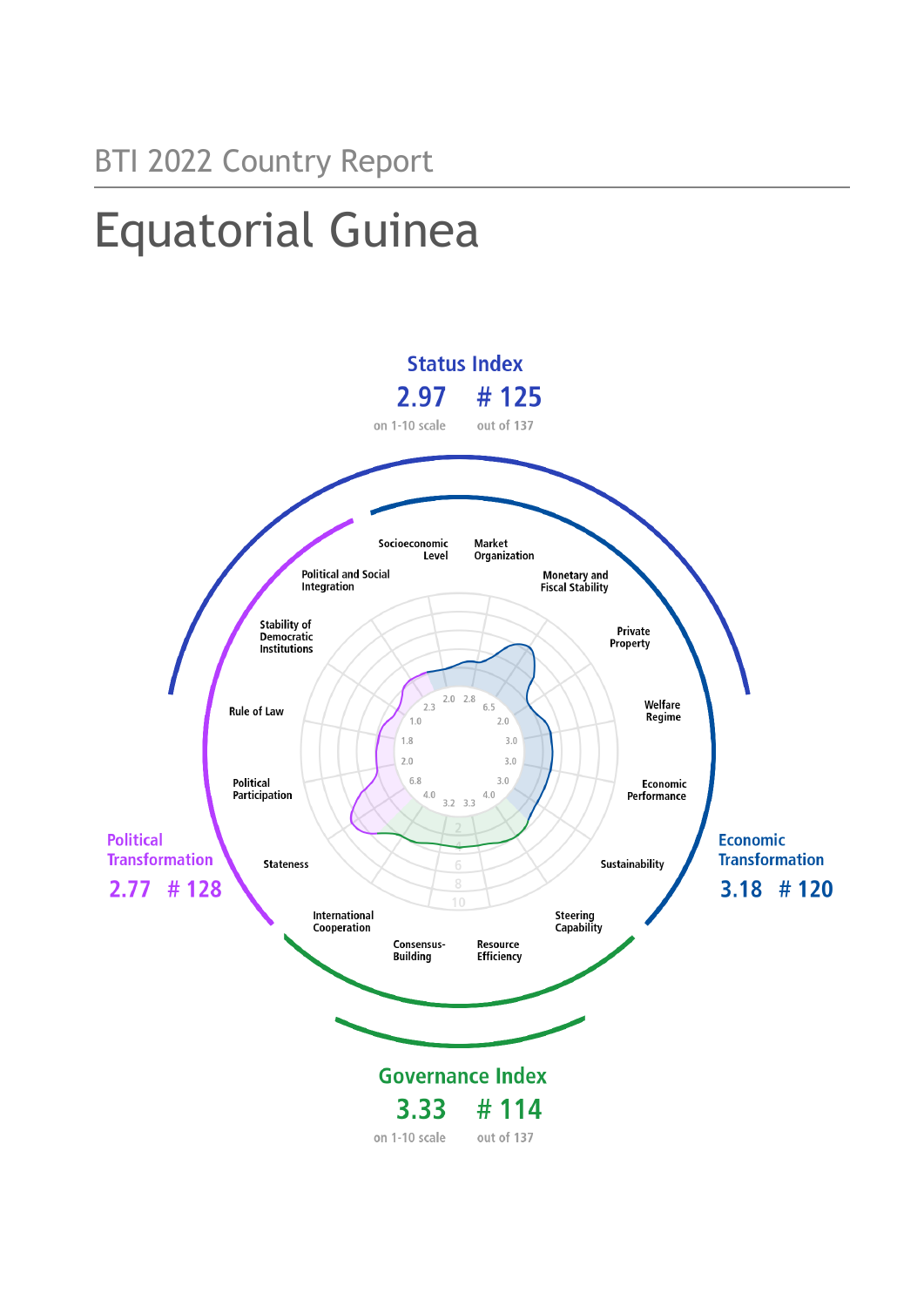This report is part of the **Bertelsmann Stiftung's Transformation Index (BTI) 2022**. It covers the period from February 1, 2019 to January 31, 2021. The BTI assesses the transformation toward democracy and a market economy as well as the quality of governance in 137 countries. More on the BTI at [https://www.bti-project.org.](https://www.bti-project.org/)

Please cite as follows: Bertelsmann Stiftung, BTI 2022 Country Report — Equatorial Guinea. Gütersloh: Bertelsmann Stiftung, 2022.

This work is licensed under a **Creative Commons Attribution 4.0 International License**.

#### **Contact**

Bertelsmann Stiftung Carl-Bertelsmann-Strasse 256 33111 Gütersloh Germany

**Sabine Donner** Phone +49 5241 81 81501 sabine.donner@bertelsmann-stiftung.de

**Hauke Hartmann** Phone +49 5241 81 81389 hauke.hartmann@bertelsmann-stiftung.de

**Claudia Härterich** Phone +49 5241 81 81263 claudia.haerterich@bertelsmann-stiftung.de

#### **Sabine Steinkamp** Phone +49 5241 81 81507 sabine.steinkamp@bertelsmann-stiftung.de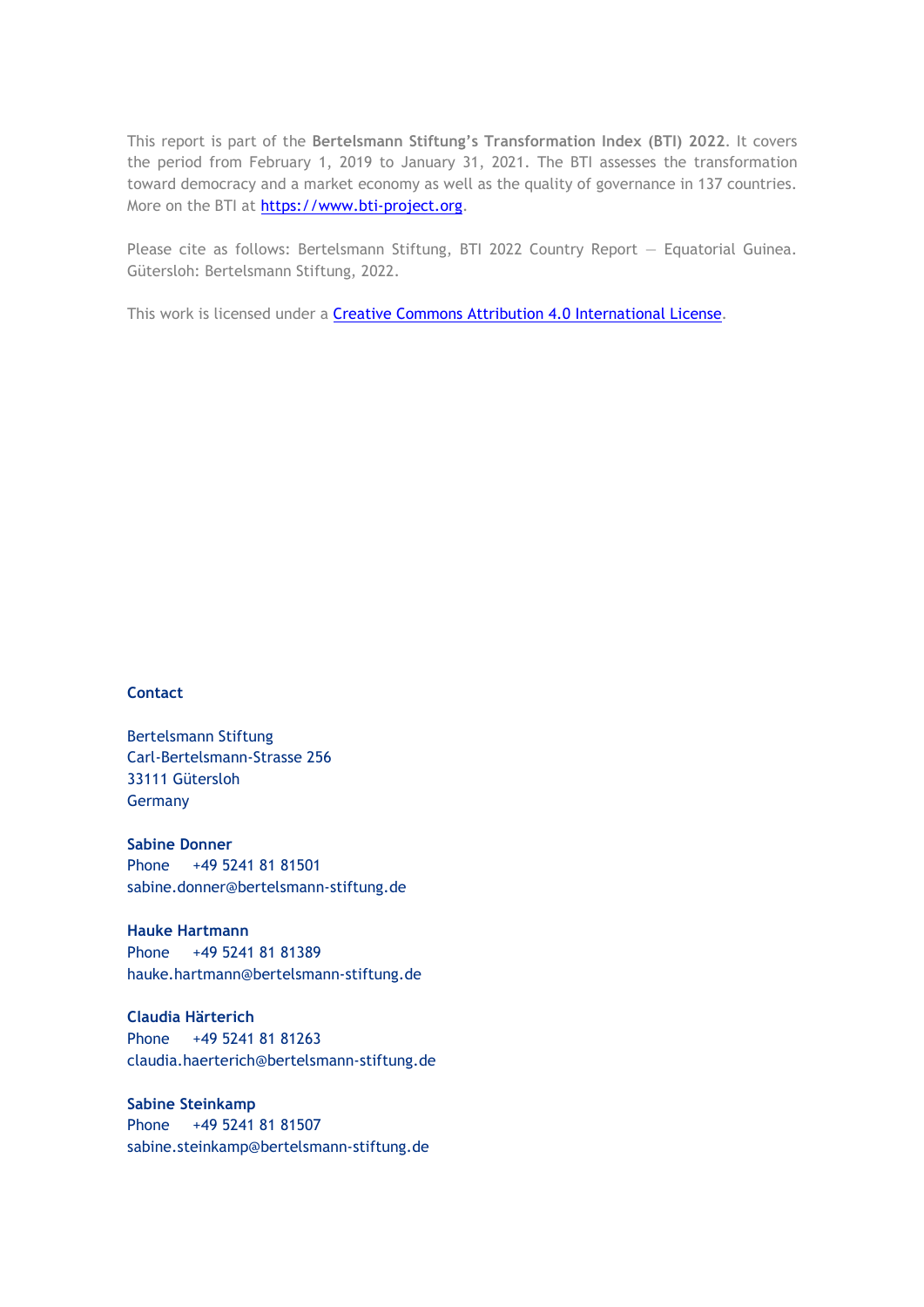#### **Key Indicators**

| Population               | M      | 1.4  | HDI.                           | 0.592 | GDP p.c., PPP $\sim$         | 17942 |
|--------------------------|--------|------|--------------------------------|-------|------------------------------|-------|
| Pop. growth <sup>1</sup> | % p.a. | 3.4  | HDI rank of 189                | 145   | Gini Index                   |       |
| Life expectancy          | vears  | 58.7 | UN Education Index             | 0.467 | Poverty <sup>3</sup><br>$\%$ |       |
| Urban population %       |        | 73.1 | Gender inequality <sup>2</sup> | ٠     | Aid per capita $\sqrt{5}$    | 47.2  |
|                          |        |      |                                |       |                              |       |

Sources (as of December 2021): The World Bank, World Development Indicators 2021 | UNDP, Human Development Report 2020. Footnotes: (1) Average annual growth rate. (2) Gender Inequality Index (GII). (3) Percentage of population living on less than \$3.20 a day at 2011 international prices.

# Executive Summary

President Teodoro Obiang Nguema Mbasogo turned 78 on June 5, 2020. He is the longest serving (non-monarchical) head of state in the world. The ruling Essangui clan from the town of Mongomo showed no signs of ceding its enduring grip on the country's political and economic life. Since the mid-1990s, when significant offshore oil discoveries were made by American firms, Mobil and United Meridian Corporation, the regime abandoned the marginal steps it had made toward democratization and market liberalization and set aside incipient cooperation with multilateral development institutions such as the World Bank. Instead, the ruling clan transformed the country into a veritable rentier state, confiscating oil revenues, and employing patronage and clientelism to ensure the longevity and enrichment of the rentier class. However, the collapse of oil prices in 2014, depleted oilfields, and COVID-19's impact on both people and markets has threatened the regime's longevity. Unfortunately for the citizens of Equatorial Guinea, the regime made promising attempts to reboot the hydrocarbons sector and succeeded in securing critical loans from the IMF to shore up its finances. Little transpired in the review period to suggest that real and substantive steps had been taken to develop either the principles of democracy or the tenets of a free market economy.

In December 2019, the IMF stepped in to offer an Extended Fund Facility (EFF) totaling over \$300 million, which was made conditional on the government's achievement of fiscal balancing, and efforts to diversify the economy away from hydrocarbons toward dependence on tax revenues derived from agriculture, downstream energy (e.g., petrochemicals), fisheries and tourism. Even though President Obiang recognized as early as 2010 that the country would have to diversify its economy, little to no improvements to non-hydrocarbon sectors or the stifling business climate have been made. The president's son, Minister of Mines, Industry and Energy Gabriel Mbaga Obiang Lima, successfully bolstered his efforts to establish a gas mega hub in the country, focusing on midstream and downstream gas infrastructure. In the past, efforts to develop new oil blocks have been disrupted by the president's likely successor, also one of his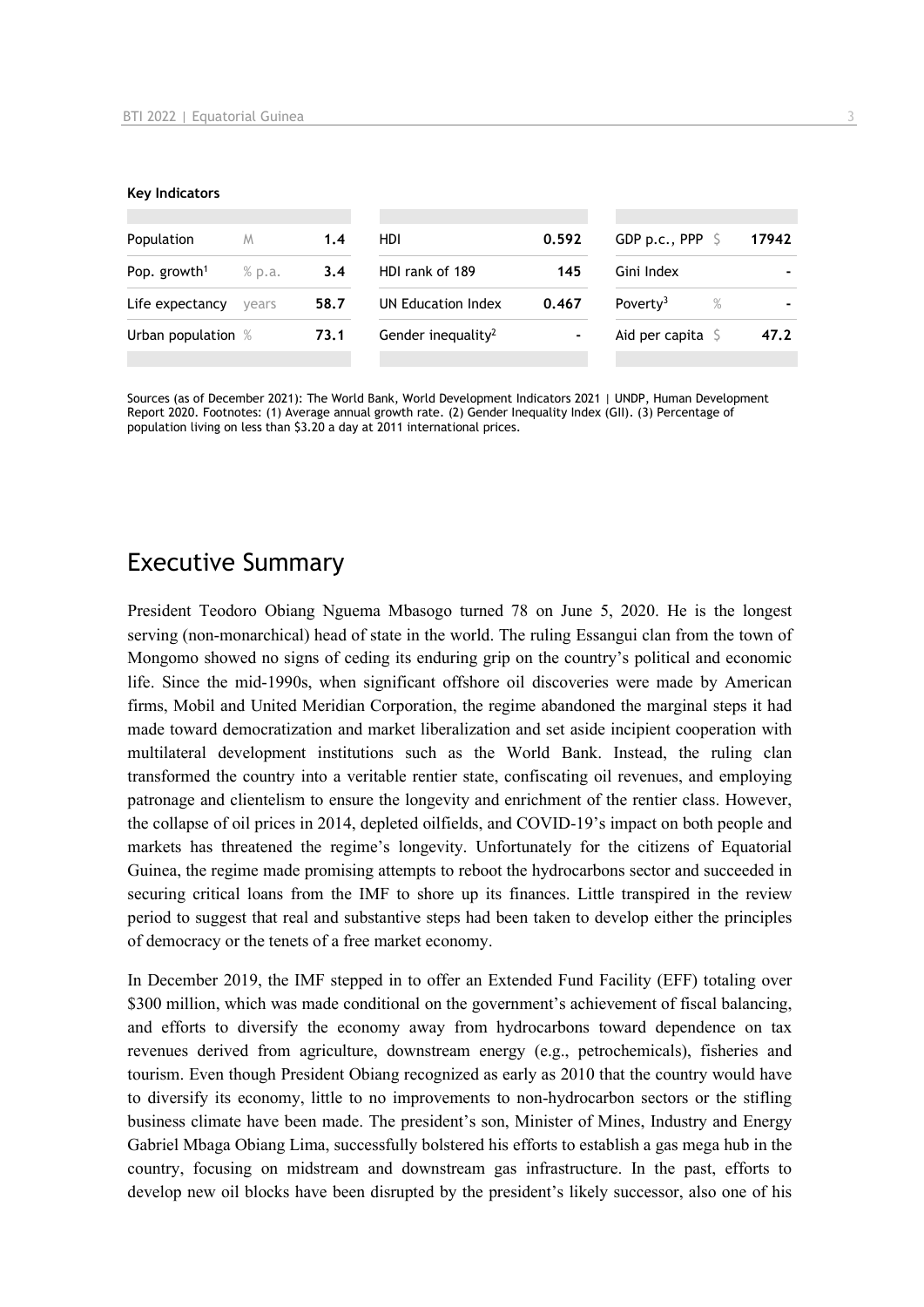sons, Vice President Teodoro Nguema Obiang Mangue (Teodorín), who was convicted on charges of corruption in France and has faced years of international criticism for his profligate spending (despite the country's estimated poverty rate of 70–80%).

As a result of the regime holding out for a brighter future in extractive economies run by tightly controlled state-owned enterprises, no transformations toward democracy and respect for human rights has taken place. The Democratic Party of Equatorial Guinea (Partido Democrático de Guinea Ecuatorial, or PDGE) has ruled the country for decades. Members of opposition parties, such as the Convergence for Social Democracy (Convergencia para la Democracia Social, CPDS) and Citizens for Innovation (Ciudadanos por la Innovación, CI), were subject to arrest and police violence in an atmosphere of oppression. COVID-19 has only exacerbated these trends. After the regime expelled a WHO representative for allegedly inflating case statistics, information on the regime's management of the crisis has been scant, save for first-person accounts that depict government neglect and wanton brutality to enforce lockdown restrictions, which themselves were most likely used to further silence dissidents and prevent assemblies. In March 2021, official numbers indicate a mere 6,329 cases and only 96 confirmed deaths since the beginning of the pandemic.

# History and Characteristics of Transformation

The legacy of authoritarian rule in Equatorial Guinea began with Spanish colonization but became entrenched and institutionalized after independence in 1968 when former President Francisco Macías Nguema was elected under circumstances that were entirely unpropitious for a pluralist government. From 1968 to his execution by his own nephew (current President Teodoro Obiang) in 1979, Macías embarked on a reign of terror in which up to an estimated 80,000 out of 300,000 citizens were murdered. After declaring himself president for life in 1972, the ethnic Fang president carried out systematic executions of ethnic Bubi separatists on the island of Bioko, as well as of political opponents and suspected coup plotters. Roughly one-fourth of the population fled to the West or neighboring countries, determined to escape unlawful arrest, torture and death.

This was the political environment in which President Obiang, now the continent's longest serving head of state, took the helm in a coup d'état in 1979. At the time, Obiang was the military governor of Bioko and director of the infamous Playa Negra prison, in which he oversaw countless human rights violations. As head of state, Obiang announced plans for a national reconciliation process. But despite making overtures at healing, he quickly consolidated his regime with the use of familiarly brutal state security services. The constitution of 1982 granted the president the authority to dissolve parliament and to make laws by presidential decree, in addition to uncontested power to name and dismiss cabinet ministers. The only apparent structural check on the personalization of power was the government's insolvency, which more or less forced the government to accept IMF technical assistance and negotiate a structural adjustment program in the 1980s. After the adoption of a medium-term adjustment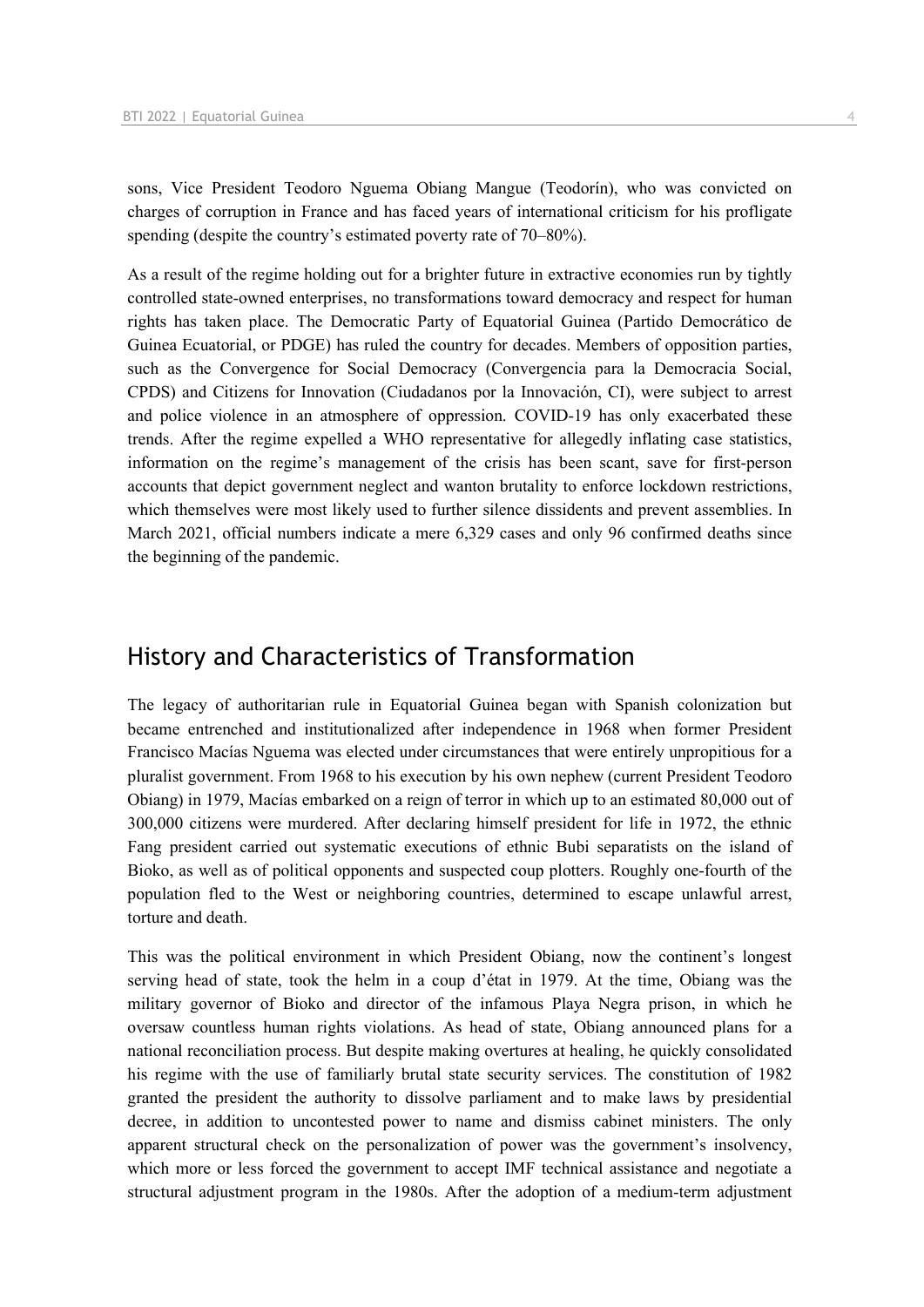program for the period of 1988–1991, government finances stabilized, while growth stagnated. Oil exports began modestly in 1992, but with the discovery of the gigantic Zafiro field in 1995, the country enjoyed meteoric growth rates.

From 1996 onward, Equatorial Guinea became a paragon case of oil rentierism, including strong interaction with and support from mostly U.S. oil companies. No election since then has escaped allegations of fraud. Watchdogs such as Transparency International have counted the country as among the most corrupt in the world. Human rights abuses continued unabated as the country enjoyed good relations with key importers such as the United States (former Secretary of State Condoleezza Rice referred to President Obiang as "a good friend"). For instance, when the Bubi assaulted military bases in 1998, the regime arrested 550 activists and murdered 150 innocent civilians. Soldiers are reported to have raped and tortured residents of Malabo.

The Essangui clan's tight grip on all political institutions and security services means that attempting coups has been the only realistic means of deposing the regime. In 2004, perhaps the most widely publicized attempted coup was thwarted by forces in Zimbabwe, leading to a long and intimate friendship between President Obiang and Robert Mugabe. Amnesty International raised doubts as to the prosecution's evidence against the coup plotters, an ambiguity that has marked many of the dozen alleged coup attempts. In the same year, the U.S. Senate, in its own investigation, found that major oil companies Exxon Mobil and Amerada Hess had paid bribes to President Obiang's family.

In 2011, constitutional amendments were approved by referendum (despite the actual text of the amendments being unavailable to voters) with two notable features: the creation of the post of a vice president to succeed the president in case of incapacitation and greatly enhanced executive control over the Senate. In 2016, President Obiang appointed his son, Teodorín, vice president in charge of national defense and security, despite his well-publicized prosecutions abroad. With the National Economic Development Plan: Horizon 2020 concluded in 2012 and the collapse of global oil prices in 2014, the stage was set for intra-clan conflict over the medium term, as many members of the regime voiced opposition to Teodorín's eventual succession.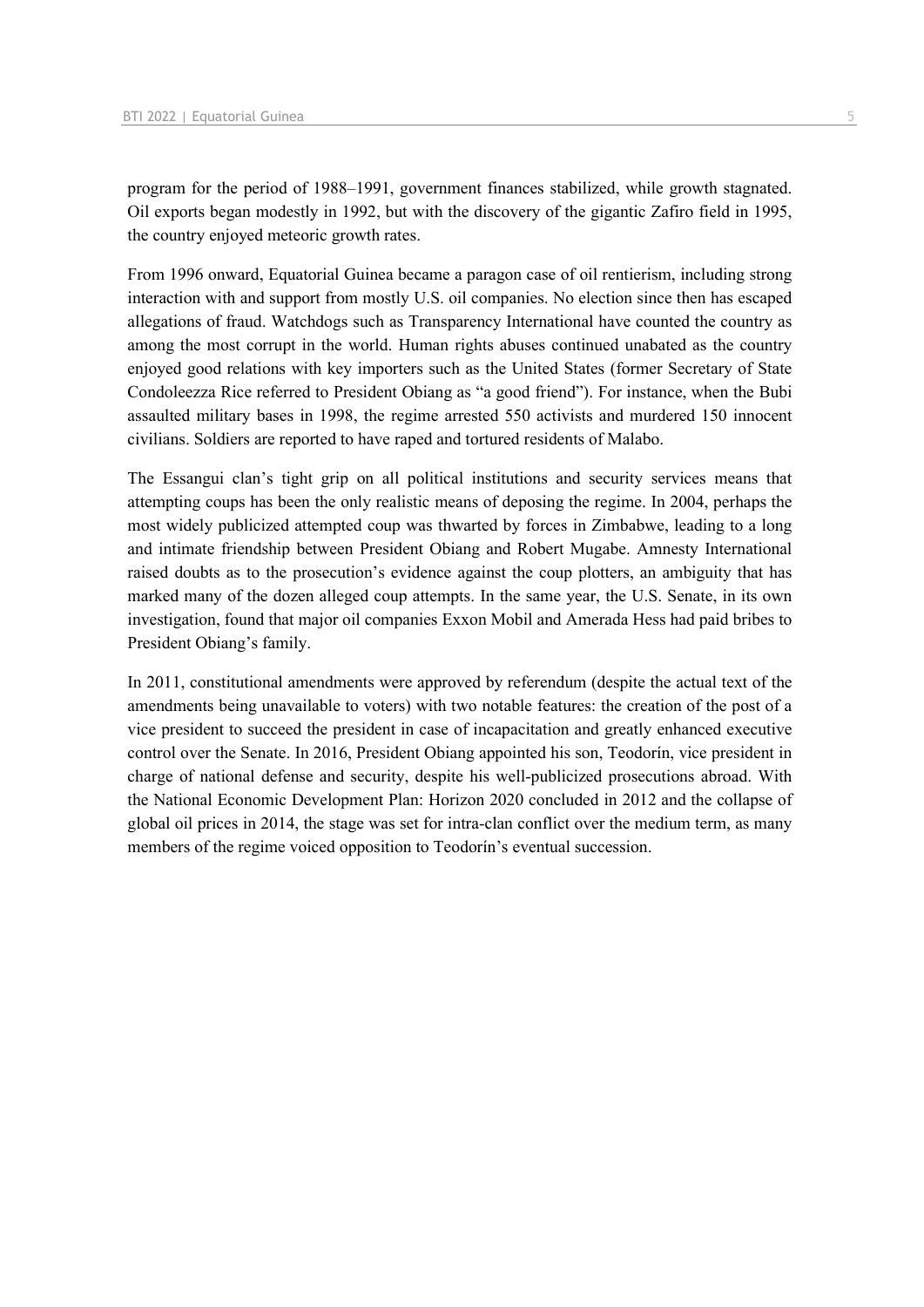The BTI combines text analysis and numerical assessments. The score for each question is provided below its respective title. The scale ranges from 1 (worst) to 10 (best).

# Transformation Status

# I. Political Transformation

#### **1 | Stateness**

In general, the state's monopoly on the use of force is only weakly contested. There is a history of attempted coups (e.g., 2004, 2009 and 2017). As in previous years, the internal security services continued to be headed by Vice President "Teodorín" Nguema Obiang Mangue, the president's favorite son and likely successor. The services are mandated by the 1991 constitution to exercise a high degree of monopolistic force and enforce all state laws. Although theft and burglary are common in population centers such as Malabo and mainland Bata, there is no organized criminal element or political opposition capable of competing with the state. This is not surprising given the country's relatively tiny land area. President Obiang and the dominant clan from Mongomo have been in power for at least four decades, largely on the back of confiscated oil wealth. Patronage is extended by clan leaders to security personnel and schisms remain purely within the ruling family.

Increased and continued piracy in the Gulf of Guinea began to threaten hydrocarbon installations in 2020 when Nigerian pirates attempted to take Marathon Oil employees hostage, underlining the regime's relative failure to combat offshore piracy. Teodorín attempted to use piracy as a pretext to militarize the sprawling Punta Europa hydrocarbon complex, which was rebuffed by the oil industry.

The regime has continued to use foreign mercenaries as security personnel, making its capacity to monopolize force problematic. In July 2017, it was revealed that for the past 20 years the regime had been hiring Russian and Ukrainian "specialists" as fighter pilots and ship commanders. In addition, President Obiang has relied on contingents of the Zimbabwean Defense Forces to thwart coup attempts and provide security for the Africa Cup of Nations, since the failed attempt to bring exiled opposition leader, Severo Moto, to power in 2004.

#### Question Score

Monopoly on the use of force 8 $'06$  $\frac{22}{10}$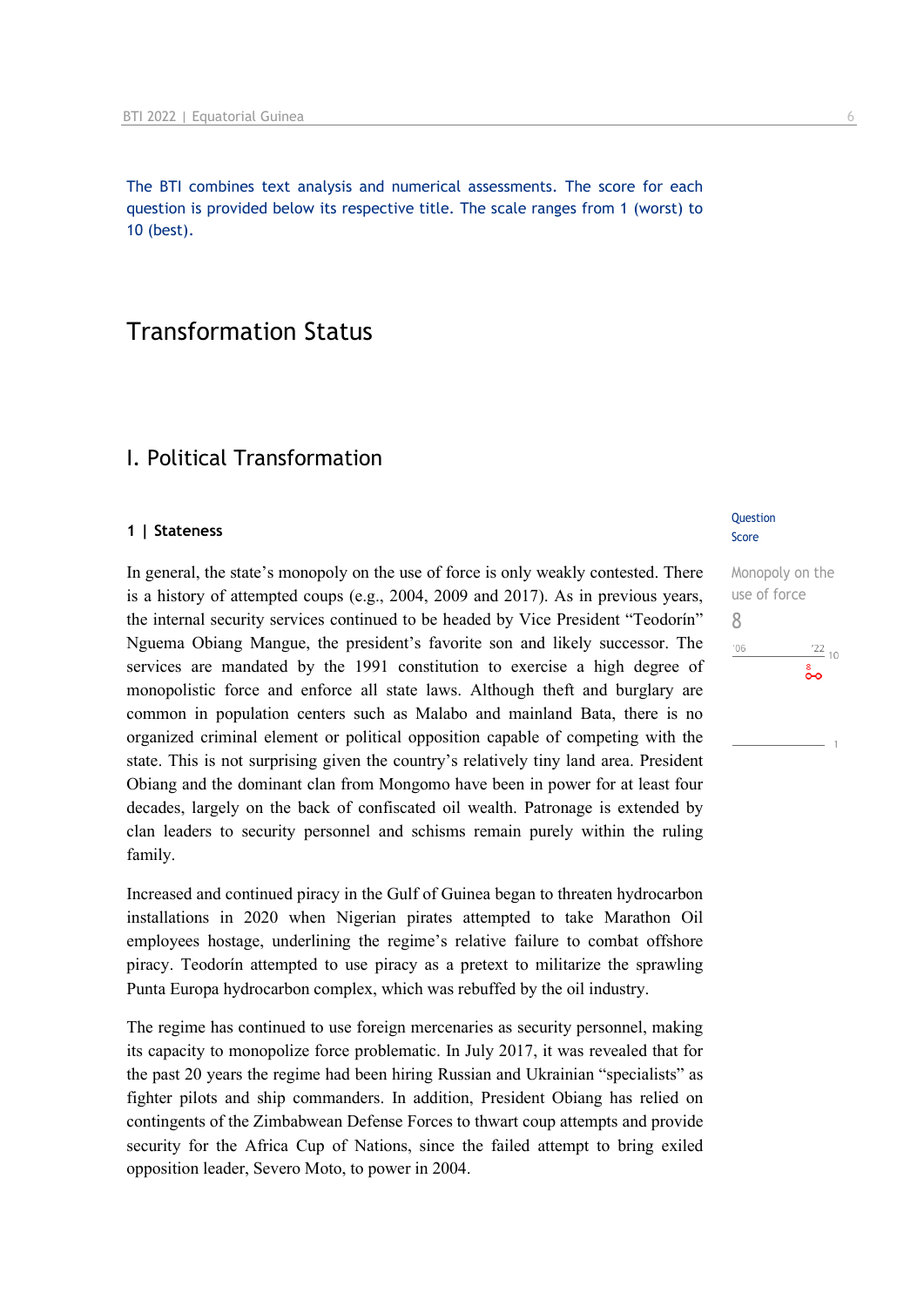Zimbabwean forces were also used to secure the country after the failed coup attempt in December 2017. At the new year, the regime alleged that it stopped 30 foreign guerillas at the border, who had been hired by local opposition, notably the Citizens for Innovation (CI). Nevertheless, it is difficult to substantiate the regime's claim. The alleged coup has been used to detain and oppress civil society activists and members of CI.

Equatoguineans become citizens by birth or naturalization and are thus subject to Equatoguinean jurisdiction when on its territory. Nevertheless, certain groups continue to be denied rights formally enjoyed by citizens. The autochthonous Bubi of Bioko Island have experienced repression since independence from the leading Mongomo ethnic Fang. Former President Francisco Macías Nguema was notorious for targeting the Bubi. Obiang continued the practice of oppressing the Bubi when he came to power in 1979. The Movement for Self-Determination of Bioko Island (Movimiento para la Autodeterminación de la Isla de Bioko, MAIB) is an illegal political party. The symbolic gesture of appointing a Bubi as prime minister ended in 2006. Few if any efforts toward granting Bubi full citizenship have been carried out since then. In addition, both political opposition and cultural advocates are routinely denied basic citizenship rights and are consistently jailed and beaten. According to the NGO Minority Rights, a Bubi indigenous peoples' rights organization, El Pueblo Indígena Bubi de la Isla de Bioko, reported to the United Nations in 2019 that the movements of Bubi remain strictly controlled by the authorities, with military checkpoints outside their villages. Permission to travel across the island of Bioko has to be sought in advance. These restrictions have effectively prevented the election of Bubi representatives, as Bubis have been unable to organize political gatherings. However, access to citizenship as such is not denied.

The Fang, who live on the borders of Gabon and Cameroon, routinely travel to those countries to visit family or partake in religious festivals. This complicates the concept of the nation-state.

Roughly 93% of the Equatoguinean population are self-proclaimed Christians, with the vast majority of them – an estimated  $87%$  – subscribing to Catholicism. Five dioceses are established in the country, with the Vatican adding two in April 2017. The country is one of the most proportionally Catholic on the continent. Only an estimated 1% of the country are Muslim, while an estimated 6% observe purely indigenous cosmologies. A 1992 presidential decree declared a preference for the Roman Catholic Church and the Reformed Church of Equatorial Guinea. This preference is manifested by Catholic masses during national holidays. Though this does not preclude the right to believe in other faiths, Catholicism is taught and encouraged in public schools. Despite the questionable degree of church-state separation, however, official policy does not appear to be guided by Catholicism. Delays in registering other churches with the Ministry of Justice, Worship and

State identity 6  $'06$  $\frac{22}{10}$ စိတ

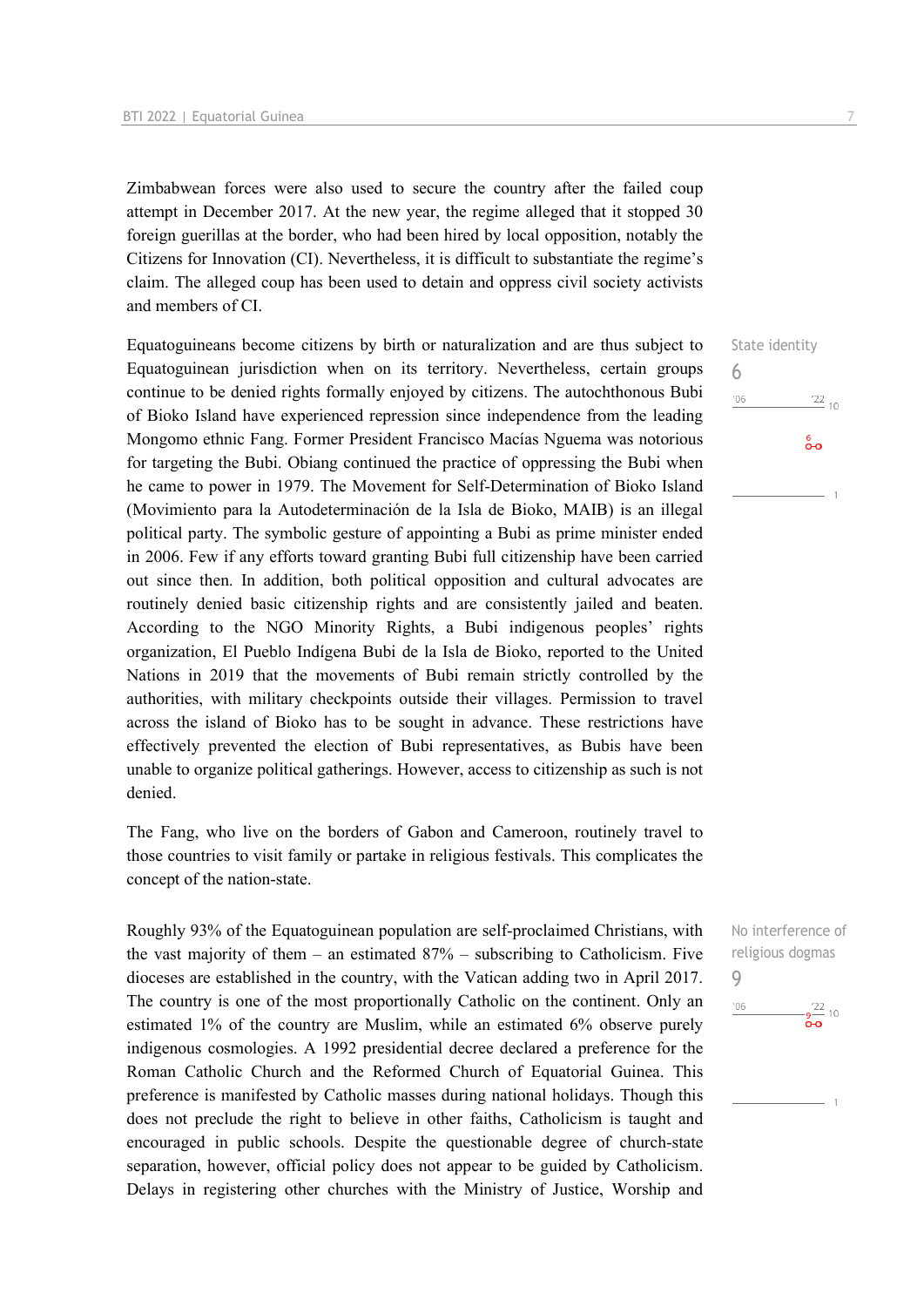Penitentiary Institutions are more due to bureaucratic inefficiency than real preference, while politicians are mildly encouraged to partake in Catholic observances.

According to World Bank data, 75% of the population has access to sanitation, which is very high by regional standards. However, less than half of the population has access to fresh water. Outside the main population centers of Malabo and Bata, people remain poor and lack access to even the most basic public provisions, such as water and reliable electricity. Due to corruption, ineptness, inefficiency and a lack of political will, few services function when there is no exogenous incentive, such as preparations for the Africa Cup of Nations, summits in Malabo, or prestige projects, like plans for a new mainland capital city in Djibloho. Despite capacitybuilding programs instituted by the IMF, little progress has been made in the efficiency of tax and customs administration. Tax evasion remains rampant. Public transportation is also routed for political reasons, as untold fortunes have been spent on underutilized roads in Malabo. Public health remains a serious issue. Despite highly publicized efforts to bring electricity to more communities countrywide, power outages led to hospitals being shut down, and even deaths, in Bata.

In September 2019, the Agence France Press (AFP) reported that Bata went without running water for three weeks, while the British analytics firm Cable claimed that the country had the slowest internet in the world.

The coronavirus pandemic has exacerbated administrative failures, as the regime expelled the country's WHO representative in June 2020 for allegedly inflating infection statistics. Reports of ill-equipped hospitals and dangerously overcrowded schools have attested to the country's inadequate capacity to handle the crisis.

There is no reliable data that would allow for an assessment of the extent to which the state's capacity to collect taxes has improved, but the country has failed to meet Extractive Industries Transparency Initiative (EITI) requirements for membership.

#### **2 | Political Participation**

Although Macías Nguema won the country's first and only competitive elections in 1968, Equatorial Guinea has never enjoyed free and fair elections since independence. Nor has it enjoyed a peaceful transfer of power. While free and fair elections are formally regulated by the National Electoral Commission (NEC), the NEC is headed by the interior minister, a member of the prominent Democratic Party of Equatorial Guinea (Partido Democrático de Guinea Ecuatorial, PDGE). Although the 1991 constitution calls for a multiparty republic, only one opposition party is legal, the Convergence for Social Democracy (Convergencia para la Democracia Social, CPDS). All other parties are allied to the governing PDGE, and together hold all 70 seats in the Senate (15 of which the president appoints,

Basic administration 4  $^{\prime}06$  $\frac{22}{10}$  $\frac{5}{96}$ 

Free and fair elections 2 $^{\prime}06$  $^{22}_{-10}$ 

 $\frac{2}{\bullet}$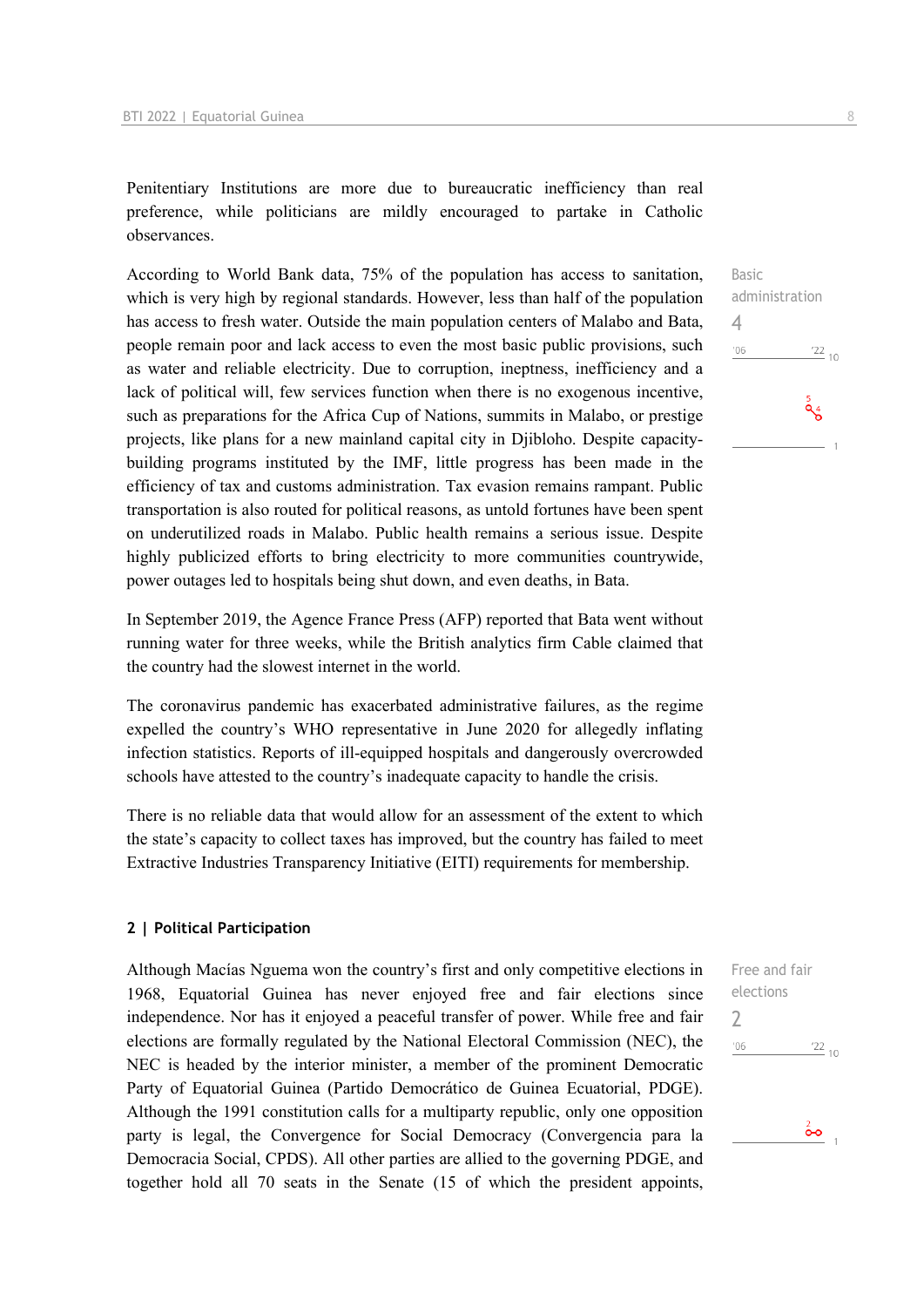constitutionally), 99 out of 100 seats in the lower Chamber of Deputies, and all the seats on the municipal councils. President Obiang won the presidential election of 2016 with a landslide of 93% of the popular vote. No reviews by the NEC or the judiciary have been undertaken. All elections are typically condemned by the EU, international human rights watchdogs and the U.S. State Department. The legislative elections of 2017 gave occasion to observe a few of the irregularities that have arisen during all nationwide elections since independence. Though regularly scheduled (with the exception of announced or arbitrary delays), elections are typically marred by state-sponsored intimidation, voter repression and unfair coverage.

The legislature has no meaningful role in Equatorial Guinea as the president, the PDGE and the ruling clan combine to wield autocratic power. Presidential decrees commonly override legislation. All key decisions are made at the cabinet level, which is dominated by members of the president's family. The PDGE has elected the president as its indefinite leader, while the PDGE and its strawman allies control every branch of government and permeate every agency in the bureaucracy. Confiscation of vast oil rents means that the regime is able to leverage patronage and neo-patrimonial networks to guarantee loyalty and execute its desired policies. International oil companies are also an important actor and tend to support the present regime.

Protection of associations such as unionization is guaranteed by the constitution, but this is rarely if ever enforced. The only effective union is the farmers' organization. The process of registering any kind of association is routinely met with bureaucratic and political hurdles. Political assemblies in particular are met with harassment or worse from the regime, which tolerates no challenges to its rule. In March 2019, Alfredo Okenve, the vice president of the Center for Studies and Initiatives for the Development of Equatorial Guinea (CEID) CEID) and former victim of state violence, was arrested shortly before receiving a Franco-German human rights award. On July 5, CEID's NGO authorization was revoked. In late February 2019, three members of the Citizens for Innovation (CI), the largest opposition group, were arrested and detained, while Joaquin Elo Ayeto, a member of the secondlargest opposition group, Convergence for Social Democracy (Convergencia para la Democracia Social, CPDS), was arrested and tortured by police. In November 2020, a CPDS member was found dead, with many suspecting police involvement.

Assembly is more or less monopolized by the state, which actively pressures citizens to participate in government events and rallies. Nevertheless, government demonstrations are regarded as dangerous by the population, many of whom prefer to remain indoors and steer clear of public gatherings. The coronavirus crisis has only worsened an already pitiful civic landscape, with citizens met with brutality when caught outside their homes. According to the Global State of Democracy, a ban on public gatherings has remained intact since December 2020. While there

Effective power to govern  $\overline{\phantom{0}}$  $\frac{22}{10}$  $'06$ ő۰

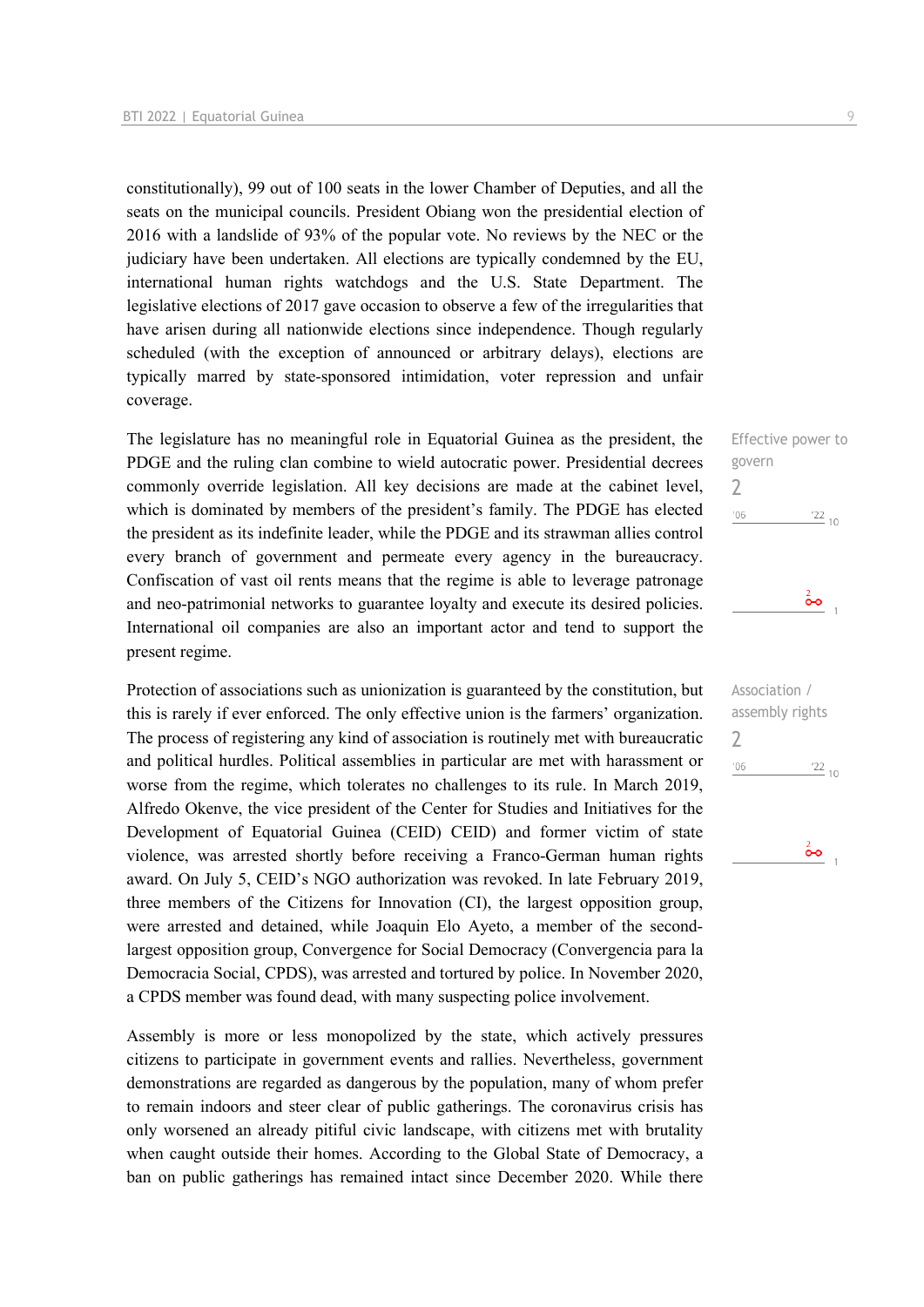have been no reports that restrictions have been unevenly or disproportionately enforced, the government has generally performed poorly with regard to the impact of pandemic-related restrictions on democratic rights such as the freedom of association and assembly.

Freedom of expression is also constitutionally guaranteed but not enforced in practice. Libel laws tend to be draconian and wielded by the regime to suppress dissent. Censorship is the norm, while even private television is owned and operated by the ruling family. Self-censorship is exercised by large portions of the population, including university academics, business leaders and journalists. Promotion within academia is conditional on loyalty to the regime. Foreign journalists are routinely searched and deported by security services. A few private newspapers and magazines exist but are circumscribed by fear and financial limitations.

On August 27, 2019, two journalists working for Asonga TV (a private station owned by Teodorín) were arrested in Bata, ostensibly for having interviewed a judge who had been suspected by the chief justice of the Supreme Court. The journalists were later released without charge. Equatorial Guinea ranked 165 out of 180 countries in the 2019 World Press Freedom Index (RSF).

#### **3 | Rule of Law**

Checks and balances are juridically guaranteed by the 1991 constitution and its 2011 amendments, adopted by referendum. Chapters I–V of Title 2 stipulate the powers of and limits on the executive, legislative and judicial branches of government. Each is declared independent. In practice, however, there is no effective separation of powers or system of checks and balances. The president is elected by universal suffrage and, according to the 2011 amendments, may hold office for up to two seven-year presidential terms. Nevertheless, President Obiang successfully ran for a fifth term in 2016, while the Constitutional Court affirmed that the amendments would not be applied retroactively. Given the president's longevity in office, all high-level judges, including those serving on the Constitutional Tribunal and the Supreme Court of Justice, have been appointed by President Obiang and ratified by parliament. The legislature, though nominally independent, is both constitutionally and politically circumscribed. Neither the Chamber of Deputies nor the Senate is constitutionally capable of removing the president, while the president enjoys the power to ratify board members in the Chamber of Deputies. The president also enjoys the power to appoint a number of Senators as national legislation sees fit (currently 15 of 70 senators) and has the constitutional right to dissolve the Chamber of Deputies. In practice, the president's Council of Ministers, parliament and the judiciary are tightly controlled by the ruling party and dominant clan from Mongomo. The judiciary, though nominally

Freedom of expression  $\overline{\phantom{0}}$  $-06$  $\frac{22}{10}$  $\frac{2}{\mathbf{O}}\mathbf{O}$ 

Separation of powers  $\overline{\phantom{0}}$ 

 $-06$ 

 $\frac{22}{10}$ 

 $\frac{2}{\bullet}$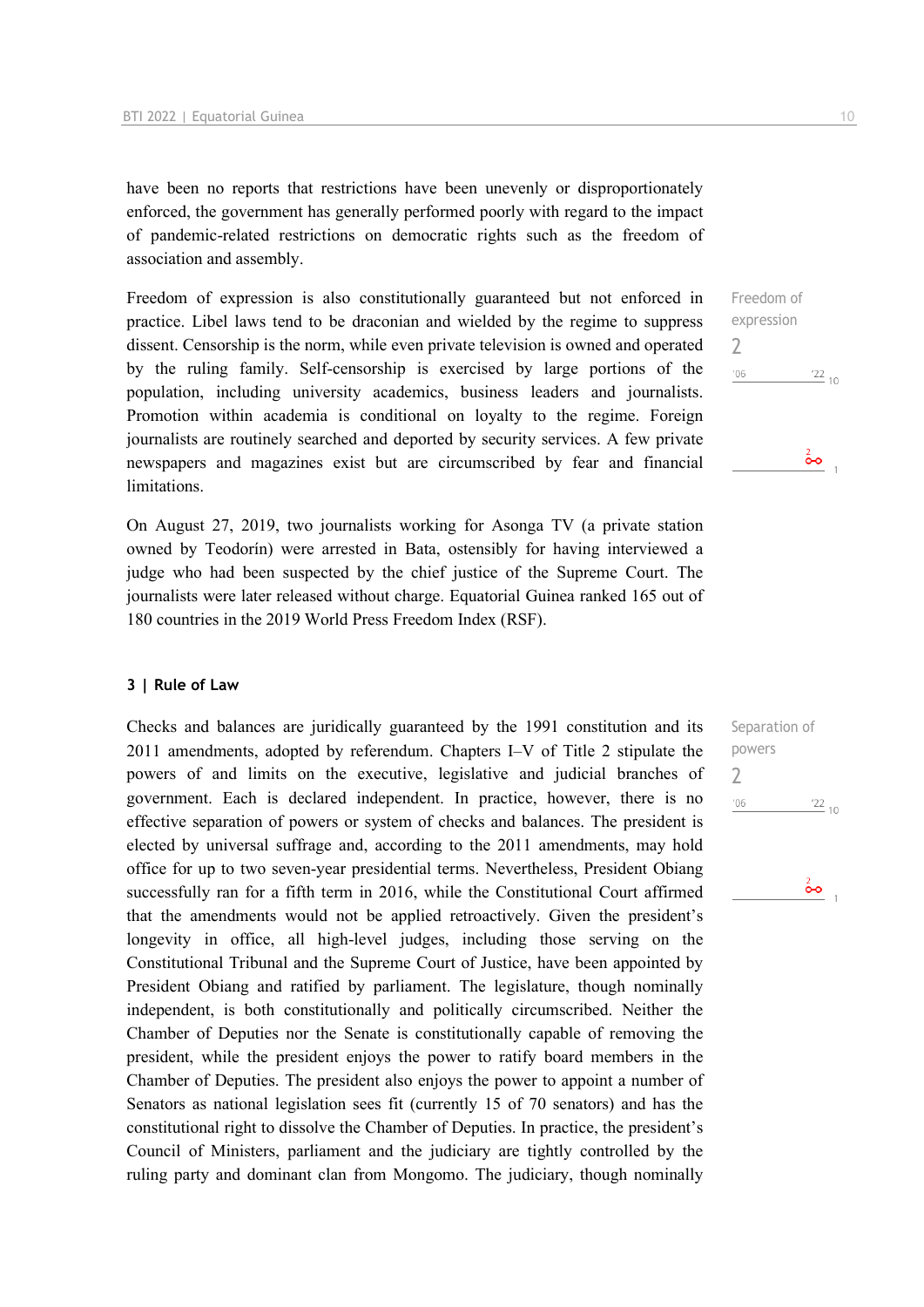independent and differentiated, is beholden to the executive (and there are also rumors of corruption). In August 2020, the entire cabinet was reappointed after resigning en masse, presumably at the behest of the president. Experts concluded that this was a result of an internecine battle between Minister of Oil Lima and Vice President Teodorín, who wished to appoint a cabinet more hostile to his halfbrother's interests.

According to the Global State of Democracy Index, the government declared a state of health alarm between March 31 and April 30, 2020. It was not approved by parliament. The resignation of the government was in part due to criticism of its management of the pandemic. After the lifting of most of the emergency measures, the president released a decree in December that reimposed restrictions on movement.

In addition to the serious problems with judicial independence described above, the president is constitutionally the highest magistrate in the nation and "guarantees the independence of the jurisdictional function" (Title 2, Chapter V, Article 92). Unfortunately, President Obiang has shown no impulse to strengthen the capacity of the judiciary, which is one of the goals set out in the Millennium Development Goals and National Horizon 2020 plan.

The December 2017 failed coup attempt gave the regime a pretext to arrest and detain its opponents with the use of the judiciary. In January 2019, a warrant for the arrest of 16 individuals was issued by the regime for purported financing of "terrorism and the proliferation of arms trafficking in Central Africa." Individuals named included opposition members seeking asylum and William Bourdon, the founder of Sherpa which was responsible for the 2017 prosecution of Teodorín by the French justice system. Although told to appear in Malabo and face his charges, Bourdon declined the offer.

In May 2019, the Bata Provincial Court imprisoned 131 defendants for allegedly partaking in the December 2017 failed coup attempt. The trial judge refused to admit evidence pointing to the ruthless torture of the defendants, while independent observers including the American Bar Association (ABA) called it a "kangaroo court."

In February 2020, it became known that a former president of the Supreme Court had gone into hiding to escape Teodorín's security forces. The former president had been fighting for judicial independence and refused to retract statements that were regarded as incendiary by the regime.

Independent judiciary 2 $-06$  $\frac{22}{10}$ 

# $\frac{2}{\mathbf{O}}$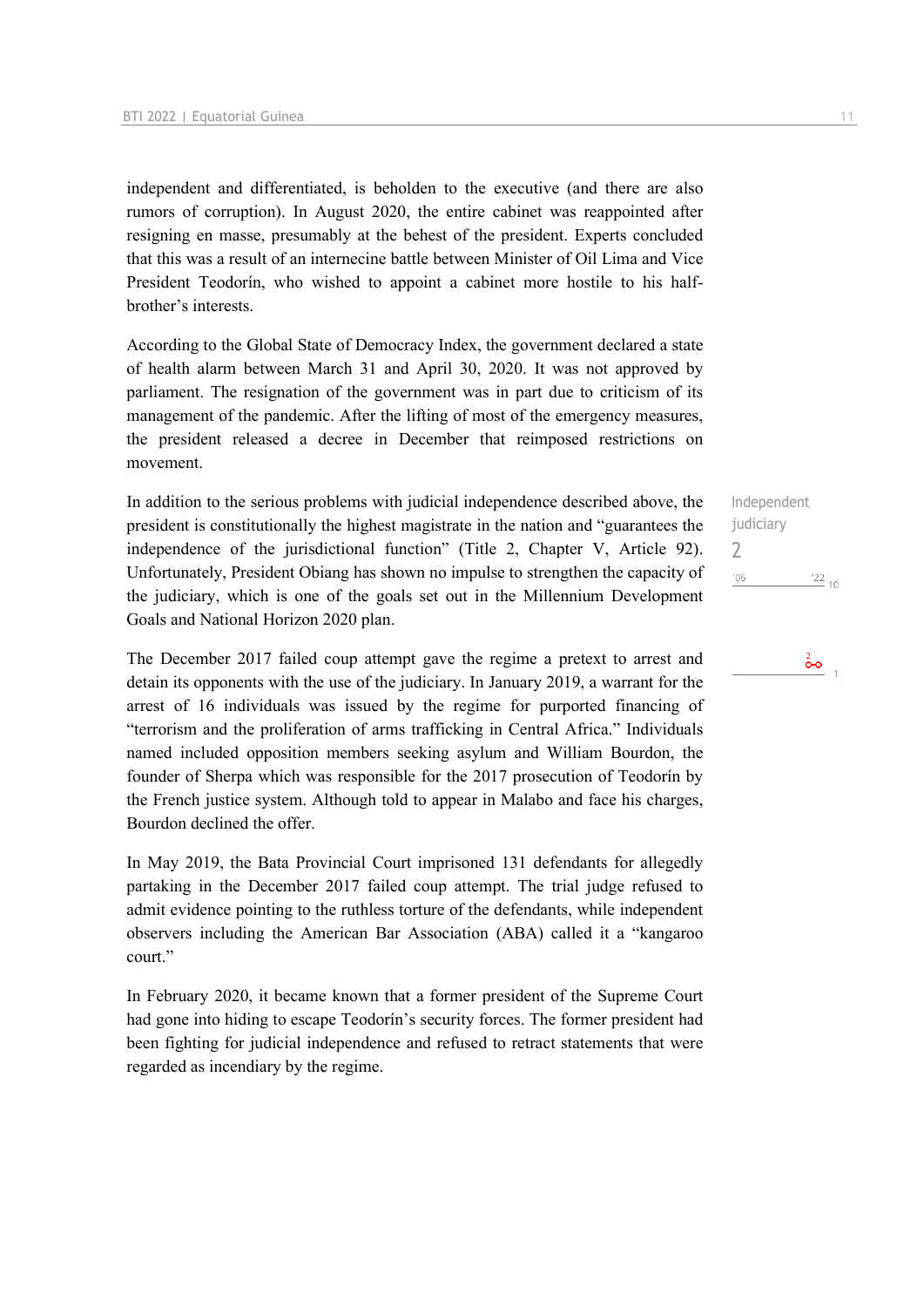Officeholders who break the law and engage in corruption can do so with impunity and without adverse publicity. While there is no prosecution of office abuse in the country, several high-level corruption cases are pending in foreign countries.

Political patronage is so widespread and runs so deep that it has become institutionalized. Political office is so illicitly lucrative in the small oil state that it is awarded to those most loyal to the regime. Growing intra-clan factionalism has pitted those loyal to First Lady Constancia Mangue Nsue de Obiang and Vice President Teodorín against Oil Minister Gabriel Mbaga Obiang Lima. While the country lost its International Court of Justice case against France, which seized a mansion in Paris as part of its investigations into ill-gotten gains, Lima's close ally, Owono, attempted to force Marathon Oil to hire the services of a company run by a prominent PDGE supporter.

But Teodorín's abuses appeared to eclipse those of his half-brother. In September 2020, Teodorín forced his uncle Armengol Ondo Nguema into political exile based on allegations of corruption and then proceeded to confiscate his diplomatic passport. It was revealed later that this was in revenge for his uncle's disclosure of Teodorín's ties to Jeffrey Epstein. In the same month, Teodorín ousted the logging minister for, what experts claim, was the ministry's failure to contract Teodorín's companies.

Civil rights are granted by the constitution, which formally endorses the Universal Declaration of Human Rights, as well as the African Charter on Human and Peoples Rights. Article 13 of the constitution protects personal liberties, including the right to free expression and assembly, free movement, free association, free movement, as well as to the enjoyment of several due process rights. Alfonso Nsue Mokuy, the third deputy prime minister in charge of human rights, occupies a cabinet-level position. However, civil liberties in Equatorial Guinea are not protected by any mechanisms. Citizens are at the mercy of security forces, who routinely violate rights as basic as bodily integrity. Neither do citizens enjoy recourse in the courts. It is common, especially among members of the hapless political opposition, to be denied a judicial hearing and held without charge. Black Beach Prison on Bioko Island is notorious for extrajudicial torture. Open expression of LGBTQ+ sexual orientations, belonging to certain ethnicities or publicly expressing a political preference for a group other than the PDGE all expose individuals to violations of their civil rights. Since independence, the autochthonous Bubi of Bioko Island have experienced repression by the ruling Fang ethnicity from the town of Mongomo. Former President Francisco Macías Nguema was notorious for targeting the Bubi. Obiang, his successor since 1979, has maintained the practice.

Cosmetic gestures have been made since receiving IMF loans (presumably conditioned on satisfying the requirements for membership in the EITI), such as the release of CPDS' Ondo in April 2019 or the release of political prisoners in March 2020. But the United Nation's Universal Periodic Review in May 2019 resulted in

Prosecution of office abuse 1  $106$  $122_{10}$ 

 $\frac{1}{2}$ 

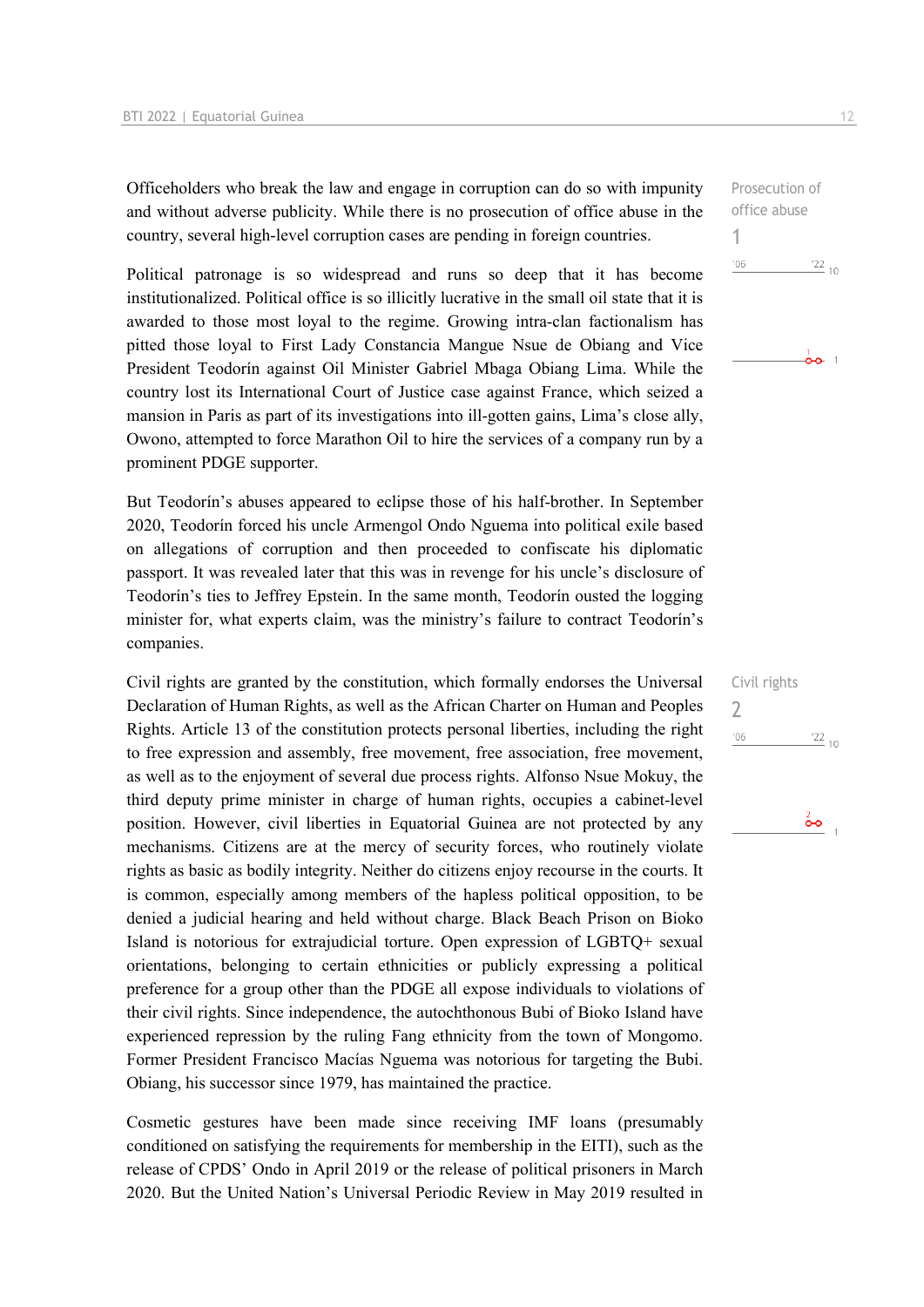roughly 200 recommendations on a wide range of human and civil rights issues. As hinted previously, anti-COVID-19 measures have merely been appropriated as a tool to further restrict the rights of Equatoguineans.

#### **4 | Stability of Democratic Institutions**

Institutions from the national government to municipal councils and mayorships, nominally democratic institutions are de facto operated by the ruling PDGE, indefinitely led by the president. All political positions are considered pecuniary awards for party and clan loyalty. Failure to express loyalty is met with removal, or worse, oppression and imprisonment. The outlook for the future is not promising. The 2011 constitutional amendments created a new post of vice president, to which the president can devolve considerable power. In effect, this set up the country for a dynastic succession from President Obiang to his son, Vice President Teodorín.

Nominally democratic institutions do exist, but they are universally held to be illegitimate by all non-government political formations and diaspora groups. The government acts in the framework of these institutions, which are a facade of "electoral democracy." An opposition does not exist within these institutions. In fact, opposition politician Severo Moto, leader of the banned Progress Party, operates a "government in exile" in Spain and was dubiously linked to the 2004 coup attempt. Moto has publicly called for more openness in government. Other diaspora leaders and proponents of democratization, particularly Tutu Alicante of U.S.-based Equatorial Guinea Justice (EG Justice), are held in high esteem by international human rights organizations and advocate on behalf of Equatorial Guinea before Western governments. Domestically, organizations such as CI and CEID deny the legitimacy of the country's institutions at their own peril.

#### **5 | Political and Social Integration**

The de facto single-party structure of the Equatoguinean political system ensures a high degree of political stability, which reduces fragmentation, polarization and voter volatility. The PDGE formally competes with several other parties, almost all of which are separate in name only and remain allied to the ruling clan. The party system is socially rooted to the extent that it co-opts subnational elites through clientelistic practices, but the same practices limit the extent to which the party is sensitive to the social interests of the population. Nevertheless, large numbers of Equatoguineans are captured by the PDGE's rhetoric and endow President Obiang with god-like status.

Performance of democratic institutions 1  $\frac{22}{10}$  $'06$ 



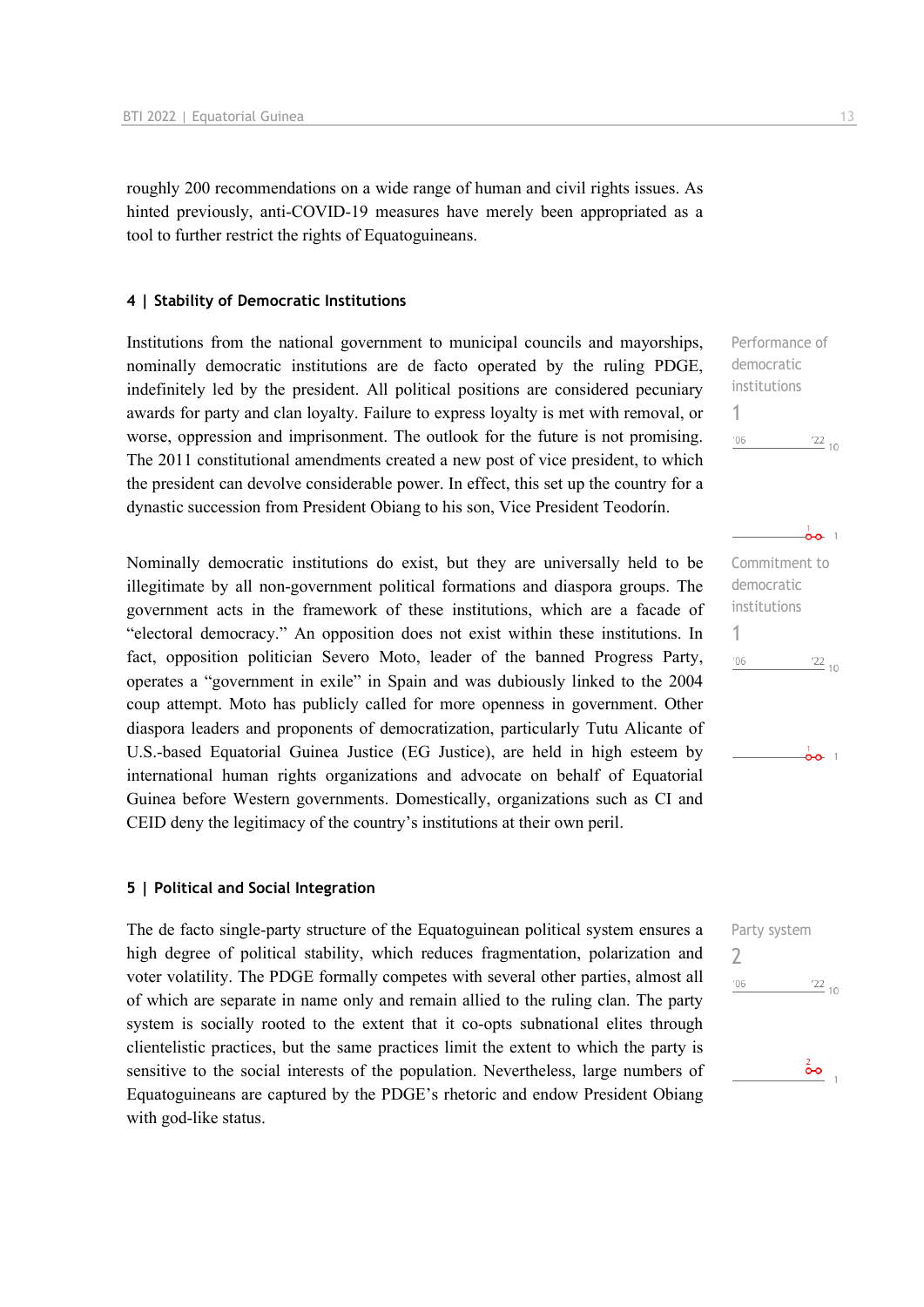Community organizations of 10 to 20 members and a select few NGOs are the only associations that act in any capacity to mediate between society and the political system. With the exception of one, unions are not permitted in practice, despite legal protections, and professional associations are closely monitored by the regime. This virtually ensures the dominance of the ruling clan and atomizes whatever collaborations would otherwise occur in society. Business interests are the best organized pressure groups in the country, especially foreign businesses that collaborate with the ruling dynasty's scions. Except for cooperation with these businesses, no collaboration is visible.

The regime is authoritarian in nature. There is no survey data available to determine the extent of citizens' approval of democratic norms and procedures.

There are no public opinion surveys to measure solidarity and trust among citizens, but frequent police arrests and vigilante behavior indicate that social capital is very low. Non-government associations are scarcely autonomous and closely monitored by the regime so as to root out political dissent and social movements that might threaten the regime's longevity. However, the majority of Equatorial Guinea (on Bioko, Annobón, Corisco and Rio Muni) consists of small towns where people rely on one another every day for food, safety, amusement, etc. Towns have informal modes of civic self-organization – multiple annual festivals, naming celebrations and funerals, birthday parties, etc. Thus, there is the essential human trust that neither "civic self-organization" nor public opinion polls can capture.

# $n/a$ Social capital  $\frac{22}{10}$  $'06$

 $\frac{22}{10}$ 

Approval of democracy

n/a

'06

3

 $\overline{\phantom{0}}$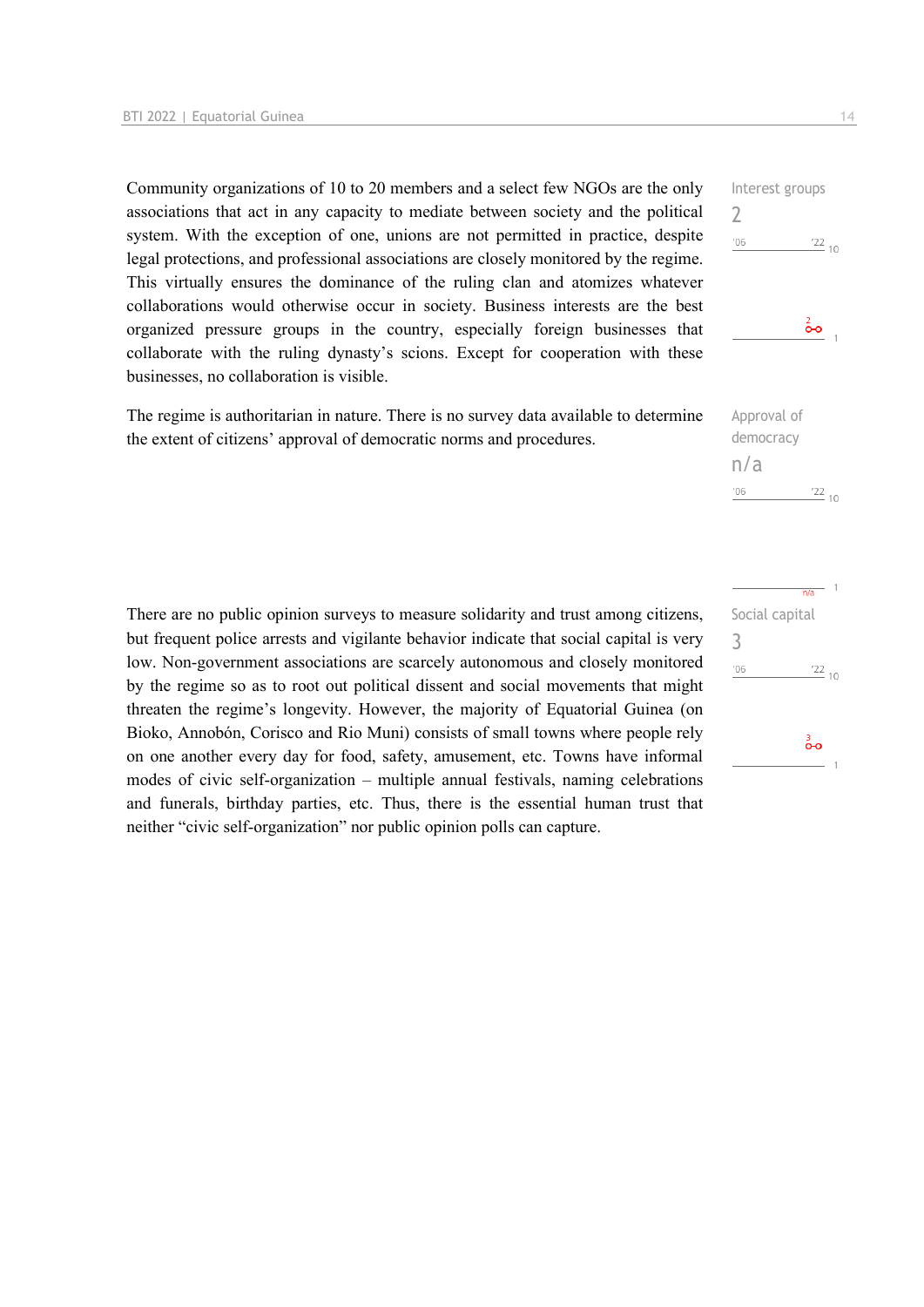### II. Economic Transformation

#### **6 | Level of Socioeconomic Development**

Despite boasting the highest GDP per capita on the African continent during the review period, the country suffers from poor and, on occasion, substandard levels of socioeconomic development vis-à-vis its sub-Saharan counterparts. Equatorial Guinea ranked 145 out of 189 countries in the 2019 HDI (0.592), a drop of one place since 2017 (0.582), despite the marginal improvement. To combat this, the government has pledged to diversify its revenue portfolio from hydrocarbons to other sectors with a greater number of forward and backward links, including fisheries, tourism and telecommunications. According to the IMF's End-of-Mission press release in February 2020, however, IMF staff urged the government to respect the agreed timelines, which were "key to achieving the objectives of the program in the macroeconomic, economic diversification, governance, and anti-corruption areas."

Despite efforts by the World Bank and the IMF to improve the government's capacity to collect data, statistical capacity remains low, which hampers efforts to raise the socioeconomic level of the general population. No recent poverty statistics are available, though the World Bank states the rate was 76.8% in 2006. Other indicators suggest that no improvement has been made. In 2015, only one out of four newborns were immunized against polio and measles, while only one in three was immunized against tuberculosis. Life expectancy and infant mortality were reportedly worse than the regional average, while half the population is estimated to be without potable water. In 2012, it was revealed by UNESCO that only 60% of six to 12-year-olds were attending school. According to the IMF, social spending is projected to increase from a modest 2% of GDP in 2017 to 2.4% of GDP in 2018.

Despite the absence of recent and reliable data on pertinent indicators (e.g., Gini Index, GDI or poverty rates), the country faces staggering levels of inequality. Equatorial Guinea suffers from a dual economy, with a political and social elite surrounding the regime amassing personal fortunes and the majority subsisting on agriculture. The World Bank Country Survey 2017 reports that 40% out of 146 respondents from the public and private sectors agreed that education should be prioritized to further development, indicating that access to education in mainland Rio Muni remains low. Of respondents, 40% agreed that agricultural and rural development would reduce poverty, while only 23% agreed that economic growth would do the same. Women also face exclusion from economic opportunities. The World Bank Doing Business Report 2018 found significant levels of gender

#### **Ouestion** Score

Socioeconomic barriers  $\overline{\phantom{0}}$  $06'$  $\frac{22}{10}$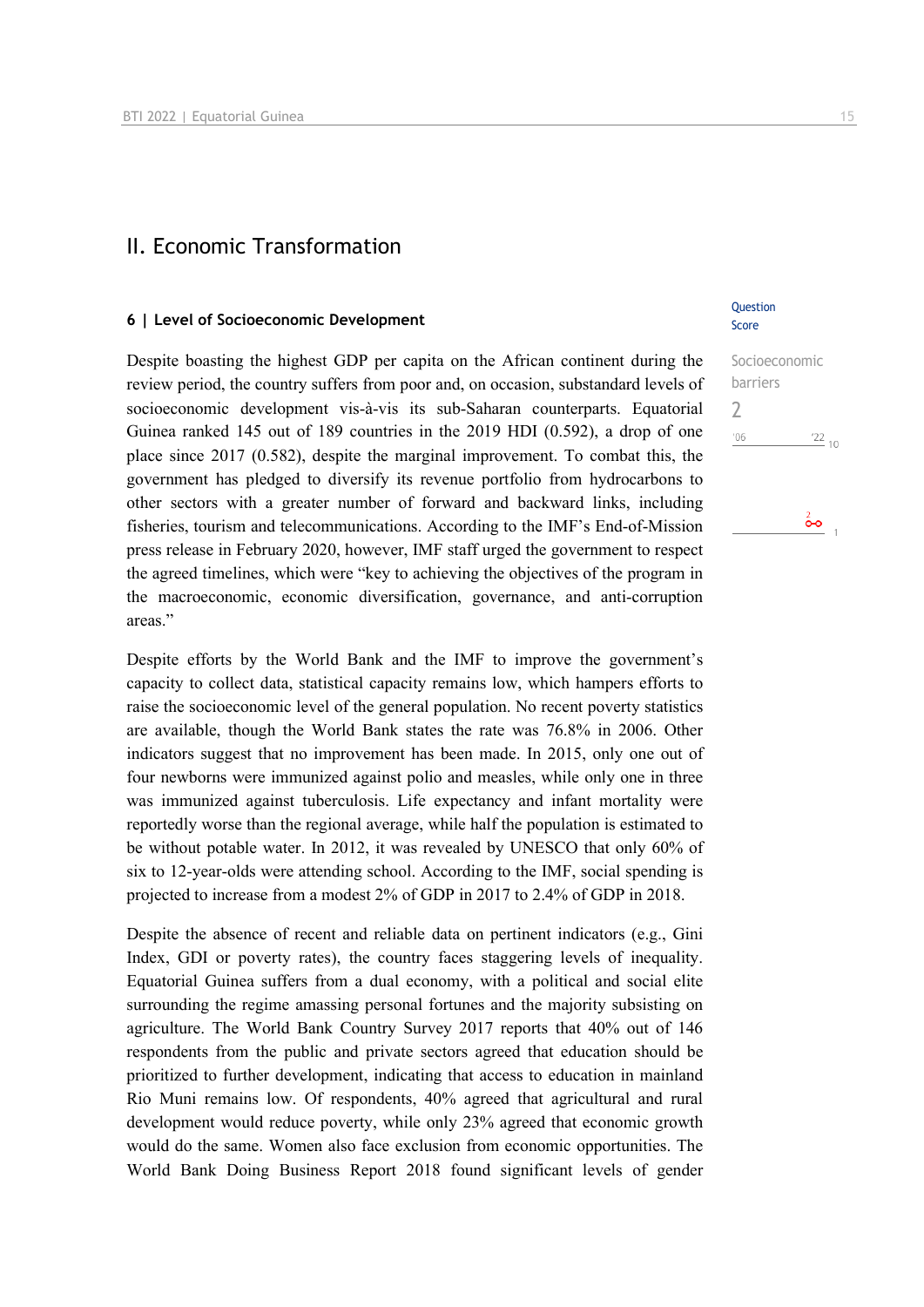discrimination in hiring. Since Equatorial Guinea bans pregnant girls and adolescent mothers from attending public schools, it is safe to assume that gender discrimination is rampant and unchecked.

| <b>Economic indicators</b> |          | 2017          | 2018                     | 2019    | 2020    |
|----------------------------|----------|---------------|--------------------------|---------|---------|
| <b>GDP</b>                 | \$M      | 12200.9       | 13097.0                  | 11417.3 | 10021.9 |
| GDP growth                 | $\%$     | $-5.7$        | $-6.2$                   | $-6.0$  | $-4.9$  |
| Inflation (CPI)            | $\%$     | 0.7           | 1.3                      | 1.2     | 4.8     |
| Unemployment               | $\%$     | 8.1           | 8.0                      | 8.0     | 9.2     |
| Foreign direct investment  | % of GDP | 2.5           | 3.0                      | 4.0     |         |
| Export growth              | $\%$     | $-3.8$        | $-5.7$                   | $-12.3$ | $-9.0$  |
| Import growth              | $\%$     | 8.3           | 6.2                      | $-16.0$ | $-7.8$  |
| Current account balance    | \$ M     |               |                          |         |         |
| Public debt                | % of GDP | 36.2          | 41.2                     | 43.0    | 48.9    |
| External debt              | \$M      | ÷,            |                          |         |         |
| Total debt service         | \$M      |               |                          |         |         |
| Net lending/borrowing      | % of GDP | $-2.1$        | 0.1                      | 1.9     |         |
| Tax revenue                | % of GDP | 6.0           | 6.2                      | 9.3     |         |
| Government consumption     | % of GDP | 23.6          | 23.4                     | 25.0    | 29.1    |
| Public education spending  | % of GDP | $\frac{1}{2}$ | $\overline{\phantom{0}}$ |         |         |
| Public health spending     | % of GDP | 0.6           | 0.6                      |         |         |
| R&D expenditure            | % of GDP |               |                          |         |         |
| Military expenditure       | % of GDP | 1.1           | 1.1                      | 1.3     |         |

Sources (as of December 2021): The World Bank, World Development Indicators | International Monetary Fund (IMF), World Economic Outlook | Stockholm International Peace Research Institute (SIPRI), Military Expenditure Database.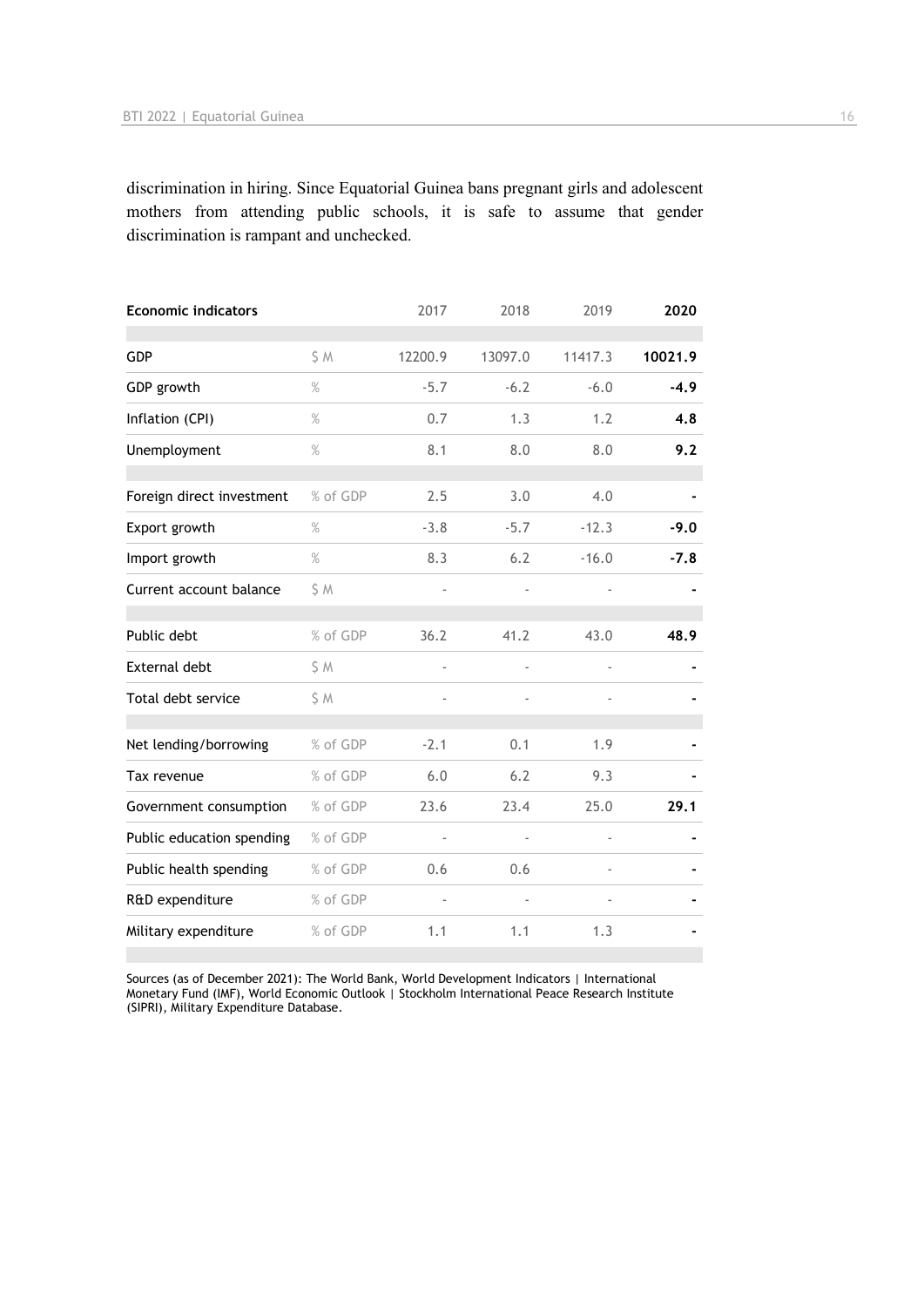#### **7 | Organization of the Market and Competition**

The government has no real incentive to protect the integrity of the free market, as the oil industry has dominated the economy since the 1990s. In 2019, oil and other hydrocarbons maintained dominance. The IMF program estimated that hydrocarbons comprised 97% of total exports (with crude oil accounting for roughly 69%), 80% of government revenue and 43% of GDP. A handful of stateowned enterprises (SOEs), such as GEPetrol and Sonagas, dominate an economy with extremely limited spillover to non-hydrocarbon sectors. With a productive decline of the largest oilfields, however, the country has taken marginal steps to improve its business climate and receptiveness to private investment. Even so, structural impediments to competitive markets remain.

The country has neither the institutional capacity nor the infrastructure to realize free entry. The World Bank Doing Business 2020 reports that in 2019, a total of 16 procedures were still required to register a business, among the highest number in the world. While registration fees for all the procedures were reduced to 59.1% of GNI per capita from 101% previously, this still prevents the vast majority of the population from registering a business. In 2019, the government announced a new seven-day administrative process to establish a business. Nonetheless, the country only improved to 178th in the starting a business subindex.

Provisional, structural and infrastructural hurdles remain, despite marginal improvements. Minority investors are not well protected; owners are not forced to disclose purchases to shareholders, discouraging private investment and capital formation. Also, in addition to high registration fees, new businesses could still expect to wait 106 days to obtain electricity and to pay 892% of GNI per capita (a slight improvement) for a connection, due to infrastructural and administrative weaknesses. Oil companies typically provide their own generators and are removed from larger agglomerations. Informal employment is high, according to IMF estimates, around 40% of total employment. Lastly, the Dutch Disease plagues the country, as prices in Malabo either mirror or rise above those typically found in OECD metropolises. Due to all the above, Equatorial Guinea remains a hostile environment for a free and fair market.

Although Equatorial Guinea is party to the Organization for the Harmonization of Business Laws in Africa (OHADA), there is no effective agency that actively enforces competition laws. As a member of the Economic and Monetary Community of Central Africa (CEMAC), Equatorial Guinea has a regional competition regime without any formal authority. The public sector is so dominant that it forms a monopoly, while no private concerns in the non-hydrocarbons sector have reached a level of capitalization high enough to compete with key sectors.

Market organization 2  $^{\prime}06$  $\frac{22}{10}$  $\frac{2}{2}$ 



 $\frac{2}{5}$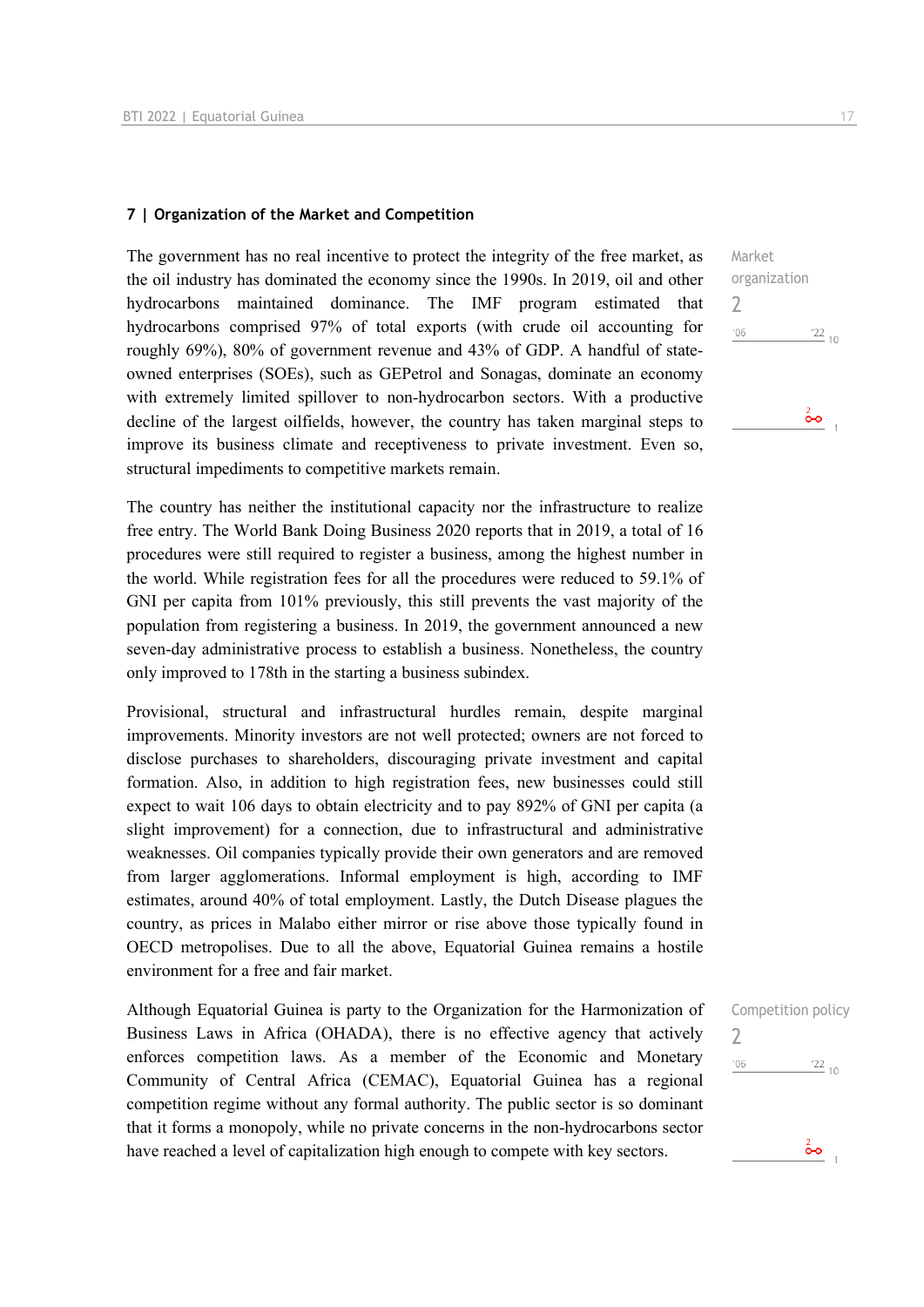In 2008, the government established a working party on membership in the WTO, but no progress has been made toward this objective. Equatorial Guinea retains observer status and is among the few dozen countries in the world that are not members. Neither is the country party to the EITI, having had their candidacy rejected in 2020.

Equatorial Guinea is, however, a member of CEMAC and recently ratified the African Continental Free Trade Area pact, which went into force on January 1, 2021. These memberships require the nominal harmonization of a variety of import and export tariffs, in addition to a common VAT, instituted in 1999. In December 2019, the IMF approved a generous \$280 million three-year extended fund facility (EFF), after concluding the final review of the country's unfunded Staff-Monitored Program, which had begun the year before. Little data has been forthcoming with regard to the country meeting its loan conditions.

Significant and arbitrary obstacles remain in place that serve to promote government SOEs owned and operated by the ruling family, and which also produce the bulk of the 47% of GDP derived from trade. Local content laws are both vague and arbitrarily enforced. In September 2018, the government threatened to ban oil and gas companies that did not implement a 2014 Ministerial Order stipulating that local companies and individuals be contracted "wherever possible." Since the largest private firms are also owned and operated by members of the ruling clan, it is reasonably presumed that the ruling family aims to force foreign firms to purchase their own services. In December 2020, it was revealed that Teodorín had attempted to acquire the sprawling yet aging Zafiro oilfield for the national oil company GEPetrol, despite interest from foreign companies. The regime routinely gives preferential treatment to oil firms from countries that are willing to overlook its corruption and human rights abuses.

Free trade zones only appear to exist at significant ports for hydrocarbon consortiums. Although the IMF now runs a formal program with the country, the outlook for future liberalization remains grim.

Though strong in some respects, the country's banking sector has become exposed due to the oil crisis and the resulting economic recession of the past few years. The banks remain well capitalized, increasing their capital-to-assets ratio from 11.8 in 2014 to 18.0 in 2019, well above international standards. In its mission report of February 2020, the IMF exhorted the government to better enforce regulations and work toward clearing domestic arrears.

In addition, the banks' value of non-performing loans (NPLs) to their total portfolios increased from 16.8% in 2015 to 48.8% in 2019. Due to the sharp decline in oil prices beginning in mid-2014 and the subsequent coronavirus crisis, the government has been forced to draw down its deposits at the Banque des États de l'Afrique Centrale (Bank of Central African States, BEAC) in order to clear

Liberalization of foreign trade

 $^{\prime}06$  $122_{10}$ 

3

ౚఄఄౚ

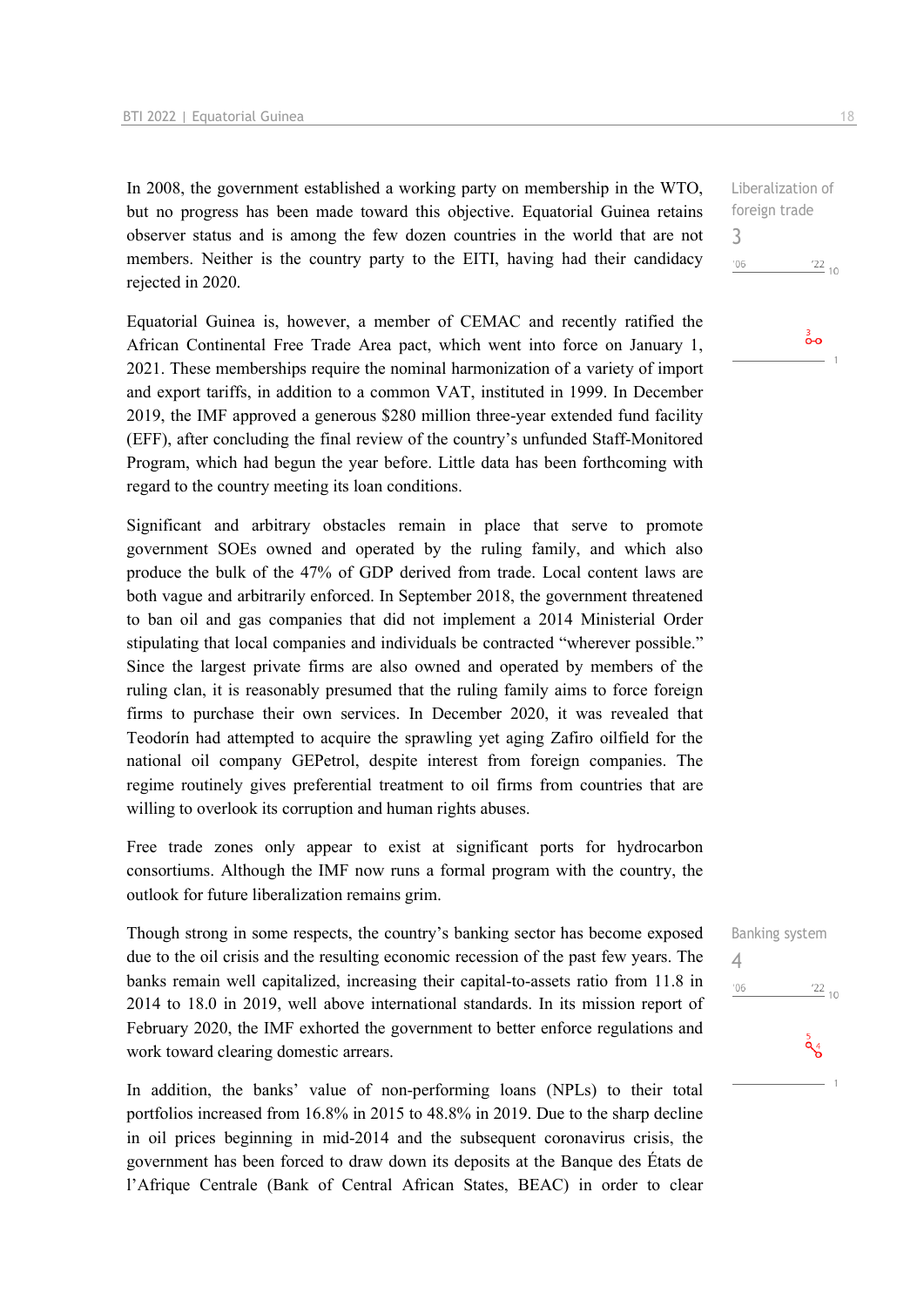domestic arrears, much of which have been owed to construction companies. In line with Central African Banking Commission regulations, banks do not provision against these NPLs in the expectation that the government will repay them, despite public debt rising from 6% of GDP in 2013 to an estimated 43% of GDP in 2020.

#### **8 | Monetary and fiscal stability**

As a CEMAC member, Equatorial Guinea uses the CFA franc as a currency, which is pegged to the euro and to a large extent influenced by decision-making in the euro zone. Another important factor is the monetary policy of the BEAC, the central bank of the CEMAC countries, which is located in Yaoundé, Cameroon. According to the IMF, BEAC policy aims to maintain price stability and strengthen the external position of CEMAC members.

Owing to the country's membership in the CEMAC, there is no clearly defined national policy regarding price stability or foreign exchange. As CEMAC countries are mainly oil exporters (with the exception of the Central African Republic), suffering the economic repercussions of low oil prices from mid-2014, the IMF began to put pressure on all of them from 2015 to shift their economic policies to anti-inflationary austerity elements that follow IMF rules. Equatorial Guinea, however, has had no formal agreement with the IMF. Among the IMF's suggestions in its 2018 Country Report (which followed its SMP) was limiting government expenditures on unrealistic projects, almost all of which serve to enrich the ruling family. The real effective exchange rate stood at 102.0 in 2019.

More successful has been the reduction of local inflation since 2014, when it stood at 4.3%. From 2015 to 2019, the rate has varied from 0.7% to 1.7%, which is consistent with a steady drop in government expenditures.

The country's macro stability is highly vulnerable to challenges of any kind caused by national or international developments in the oil sector. This was underscored by the oil booms of the 2000s and the ensuing downturns, which occurred in 2009 and again from mid-2014. As a result of the oil crisis, the current account balance has steadily decreased from a surplus of \$529 million in 2013 to a projected \$1 billion deficit in 2020. While reserves had been drawn down in the past to finance the deficit, loans from the IMF and African Development Bank will provide up to \$600 million. The Economist Intelligence Unit reports that while the external deficit remained relatively stable at an estimated \$1.4 billion in 2020, debt service has climbed steadily to an estimated \$430 million in 2020 (up from \$332 million in 2017). The total reserves, however, were almost completely depleted, dropping from roughly \$4.6 billion in 2013 to \$36 million in 2020.

The government's short-term response has only recently begun to tackle IMF conditions: government expenditure fell from 27.8% of GDP in 2016 to an estimated 20.8% in 2020, a slight uptick from 2019 thanks to the pandemic. And net Monetary stability 8  $106$  $\frac{22}{10}$ 

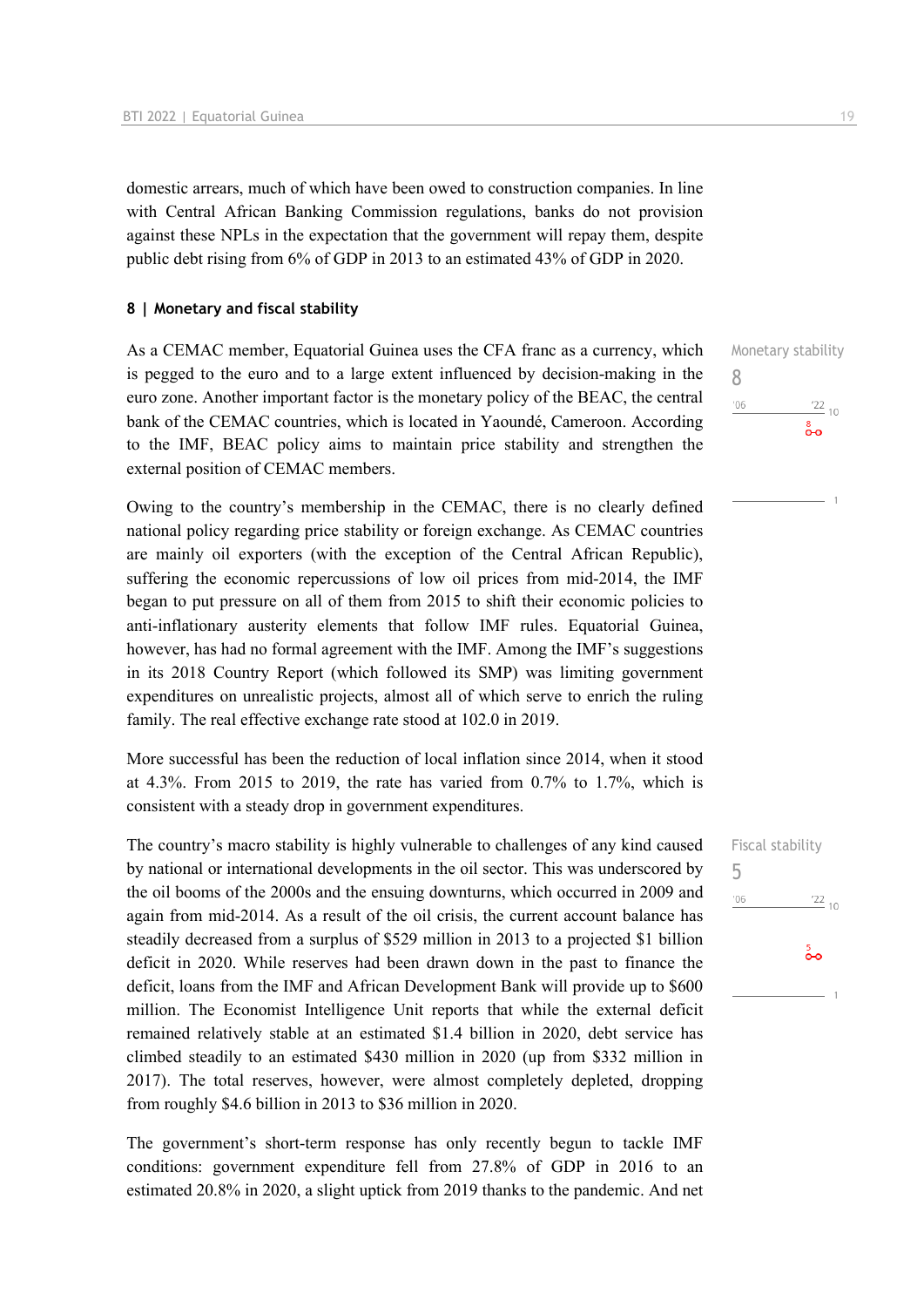public debt remained high at roughly 40% of GDP in 2020, though it is projected to decrease in line with IMF conditions. With only a slight rebound in oil prices projected over the medium term, along with the country's aging oilfields, Equatorial Guinea faces dire macroeconomic conditions. Not only are reserves depleted, but no other stabilization mechanism exists to maintain the country's external position.

According to the IMF, fiscal policy has experienced two large shocks: the coronavirus and lower oil prices. Regarding the latter, Equatorial Guinea faces a large fiscal revenue shock, given that hydrocarbons accounted for more than threequarters of fiscal revenues. To address this shock, the government has postponed the execution of non-priority capital expenditures, identified savings to non-wage current expenditures and financing sources, urged public enterprises to cut personnel and other costs, and continued implementing plans to strengthen the tax administration.

To address the coronavirus crisis, the government approved various measures in 2020. In order to address the revenue side, in addition to measures to ease social effects, the authorities provided in 2020 some targeted and temporary support to the private sector (estimated to cost 0.3% of GDP), including halving withholding tax rates, and delaying tax payment deadlines for small and medium-sized firms, and reducing electricity bills.

According to the national development plan, the country's medium-term objectives are to diversify away from export-led growth in oil extraction to gas production, petrochemicals, tourism, fisheries and agriculture. Though gas production remains the most promising and realistic venture, significant revenues are not expected for at least a few years. The eventual construction of the country's most promising joint venture, the much-publicized Fortuna floating LNG facility, made halting progress. Key investors have backed out for lack of interest and a glut in global supply.

#### **9 | Private Property**

Land acquisition, benefits, use and sale are all difficult to realized and poorly regulated. According to the World Bank's Doing Business 2020, six procedures were required to register private property in Malabo in 2019 (the regional average), but with fees accruing to a staggering 12.5% of the value of the property. Demonstrating the extent of the country's predatorial bureaucracy, 4% to 5% of the fees are for registration alone, while 3% of the value of the property is charged for simple notarial services.

In the Doing Business Quality of Land Administration Index, Equatorial Guinea scored four out of 30, falling well below the regional average (nine out of 30). No electronic databases are maintained to keep track of encumbrances or record maps with specifically defined plots. When this information is available, only interested  $\frac{2}{\bullet}$ 

2

 $'06$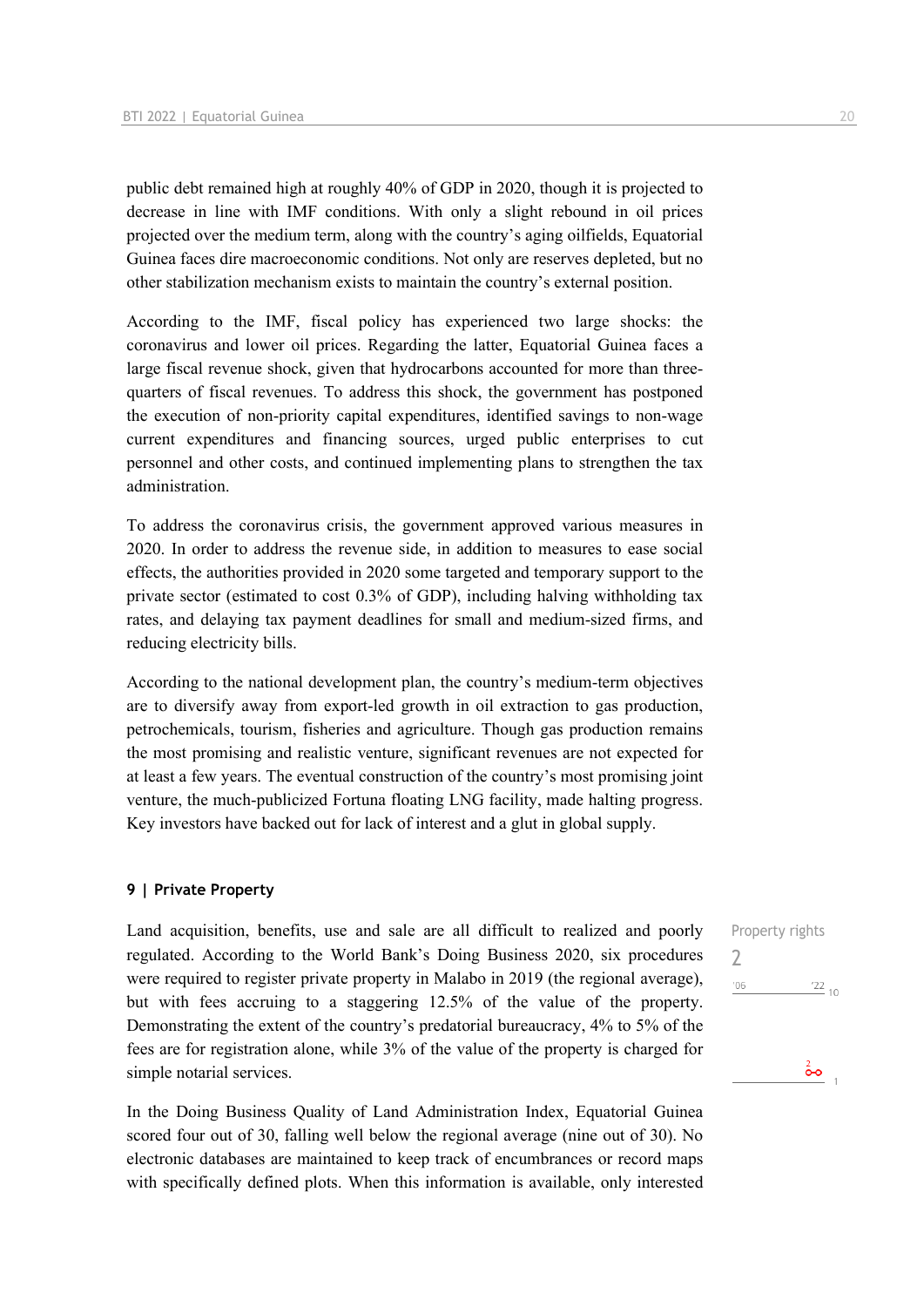parties and intermediaries may consult it, and they are likely to find that not all properties are formally registered or even mapped. Furthermore, no independent agency exists to verify identity documents, which means that litigation in case of disputes remains highly costly and inefficient. In addition, no dispute resolution mechanism exists for those who engage in good-faith land transactions based on erroneous information (which is quite likely). Foreigner investors are not permitted to own land in the country, only to lease it from the government. Married women also face significant obstacles to exercising the right to own land.

As recounted above, SOEs and private firms run by the ruling family dominate the relatively small national economy. Private businesses are only very arduously and expensively established, while access to credit is extremely rare for the vast majority of the population, as there is no credit bureau coverage. When credit is available, credit information is sparse and low in depth. Further discouraging private enterprise is the regime's arbitrary and frequent non-compliance with international agreements on the resolution of disputes. While privatization is legally permitted, there is no privatization program in place and obstacles conspire to prevent private capital formation outside that controlled by the regime. Legal safeguards are largely ineffective given the deficient functioning of the judiciary.

#### **10 | Welfare Regime**

Social welfare legislation for the small number of employed Equatoguineans is reasonable. Earnings-adjusted old-age and disability insurance, work injury insurance, sickness and maternity leave, and even family allowances are provided through a pay-as-you-go and state tax-and-redistribute mechanisms. Outside the groups targeted by family allowances, allowances for the unemployed are nonexistent. It is unknown how large this portion of the population is.

Evidence suggests that the country's social welfare regime, however, is not effective. Life expectancy in 2016 was among the world's lowest at 58.4. Public expenditure on health care was abysmally low at 0.6% of GDP in 2017. Public schools lack proper facilities and exhibit extremely high dropout rates.

To address the social effects of the coronavirus crisis, the government approved various measures in 2020, including a broad emergency health spending package (1.0% of GDP), according to the IMF. Additional spending on education and social assistance (0.4% and 0.3% of GDP, respectively) were initiated for the most vulnerable and plans envisaged to gradually expand cover to approximately 15% of the population. Implementation seems problematic, however. Many citizens attest to having never received a handout or any assistance.



| 3   | pocial sarety ricts |
|-----|---------------------|
| '06 | $\frac{22}{10}$     |
|     | စိတ                 |

Social safety note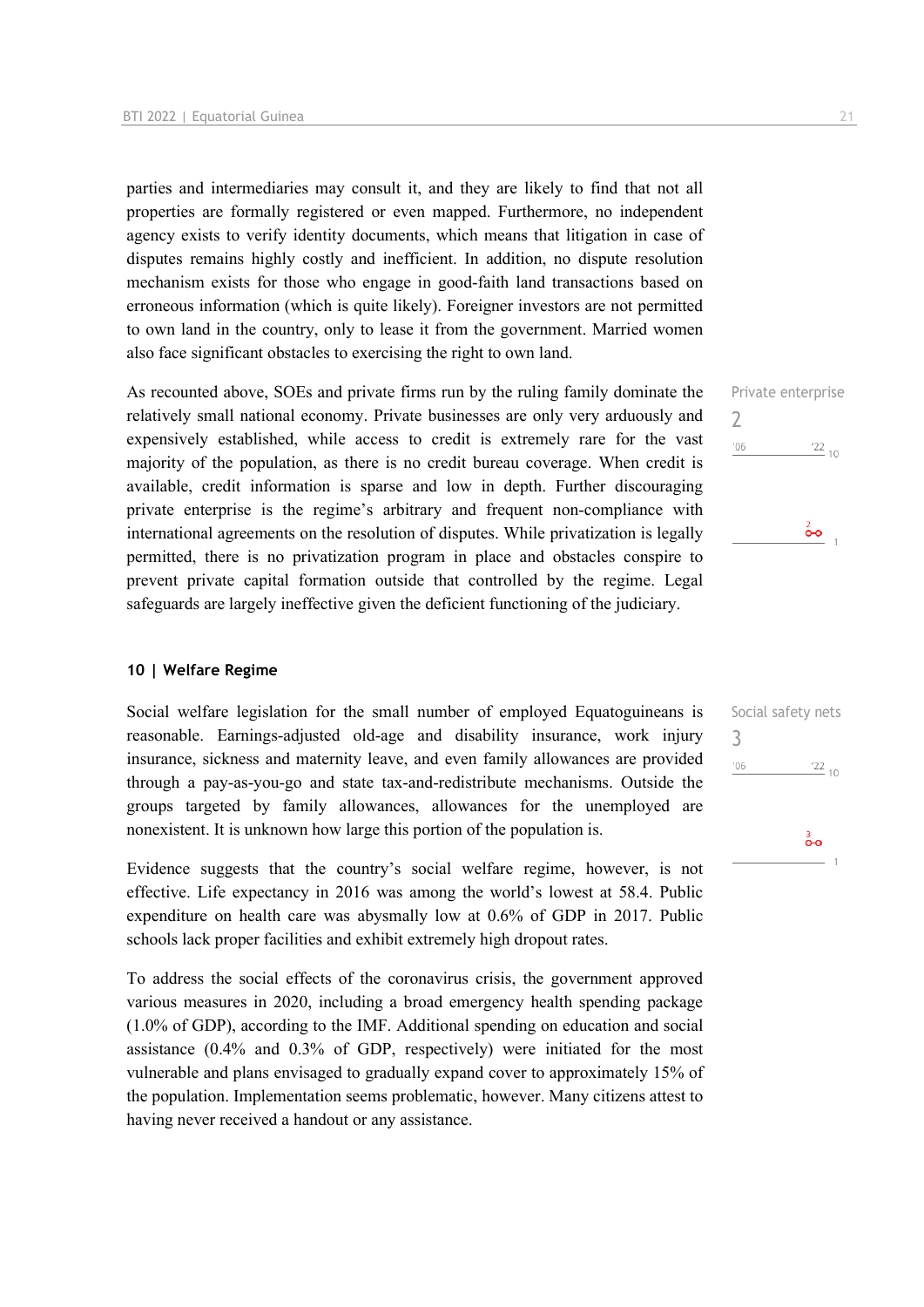Although legal provisions are in place to protect all people on Equatoguinean territory, structural discrimination is rife. In addition to women having unequal de facto rights to land ownership and the ban on pregnant schoolgirls and adolescent mothers attending public schools, female literacy (90.7%) in 2010 lagged behind male literacy (97.2%). The official female labor force in 2017 remained steady at 36.6%, which is very low even by regional terms.

The most egregious problem is female enrollment in schools. According to the World Bank in 2020, the ratio of females to males in secondary schools was 0.7, while the figure dropped to 0.5 for tertiary education. Along with abysmally low gross enrollment ratios (26.1% for secondary school and 1.9% for tertiary school), the country was among the most unequal in the world.

Regional foreigners, especially immigrants from Cameroon, have for years faced legal and personal discrimination, in addition to arbitrary arrests. President Obiang's decision to close the Cameroonian border in December 2017 under the pretext of the alleged coup attempt is likely to have been in part inspired by a desire to halt immigration, as the border was not reopened until mid-2018. In 2019, Cameroon criticized the country for constructing a border wall, which was not halted until 2020.

#### **11 | Economic Performance**

and diversifying the economy.

The country's overall economic performance is extremely dependent on the prices and domestic production of hydrocarbons, which comprised roughly 80% of GDP throughout the 2000s, but now comprise only 40% as a result of the oil price collapse and the coronavirus pandemic. The oil price collapse resulted in the price of Brent crude oil falling from \$93 a barrel in June 2012 to \$47 a barrel in June 2017 as the country's total oil production has fallen. Exxon Mobil-operated Zafiro, among the country's oldest and largest reserves, has aged considerably, with output dropping to 90,000 barrels per day in 2020. GDP has fallen in tandem with lower goods exports, dropping from \$5.7 billion in 2016 to \$2.5 billion in 2020, while GDP per capita (PPP) dropped from \$36,288 in 2012 to \$29,341 in 2015 to \$19,327 in 2019. Given the country's strong population growth and shrinking income from oil revenues, per capita GDP has decreased rather consistently over the last decade. Despite steep annual GDP contractions, unemployment has remained constant over the years at roughly 6.9% in 2020, which highlights both the small size of the formal sector with respect to the informal, as well as the persistently dominant share of government expenditure in the formal sector (20.1% of GDP in 2017 compared to 20.8% of GDP in 2020). Public debt therefore rose from only 6.1% of GDP in 2013 to 28.1% in 2015 to 41.1% in 2019. Dependence on capital-intensive industries has meant that little improvement in chronic budget deficits has been achieved and the country's tax revenues as a percentage of GDP remain among the

lowest in the world (8.7% in 2012 and 6.1% in 2018). The IMF's EFF approval in 2019 emphasized that significant improvements need to be made in collecting taxes Equal opportunity 3  $'06$  $\frac{22}{10}$ 

စိတ

Output strength 3 $'06$  $\frac{22}{10}$ စိတ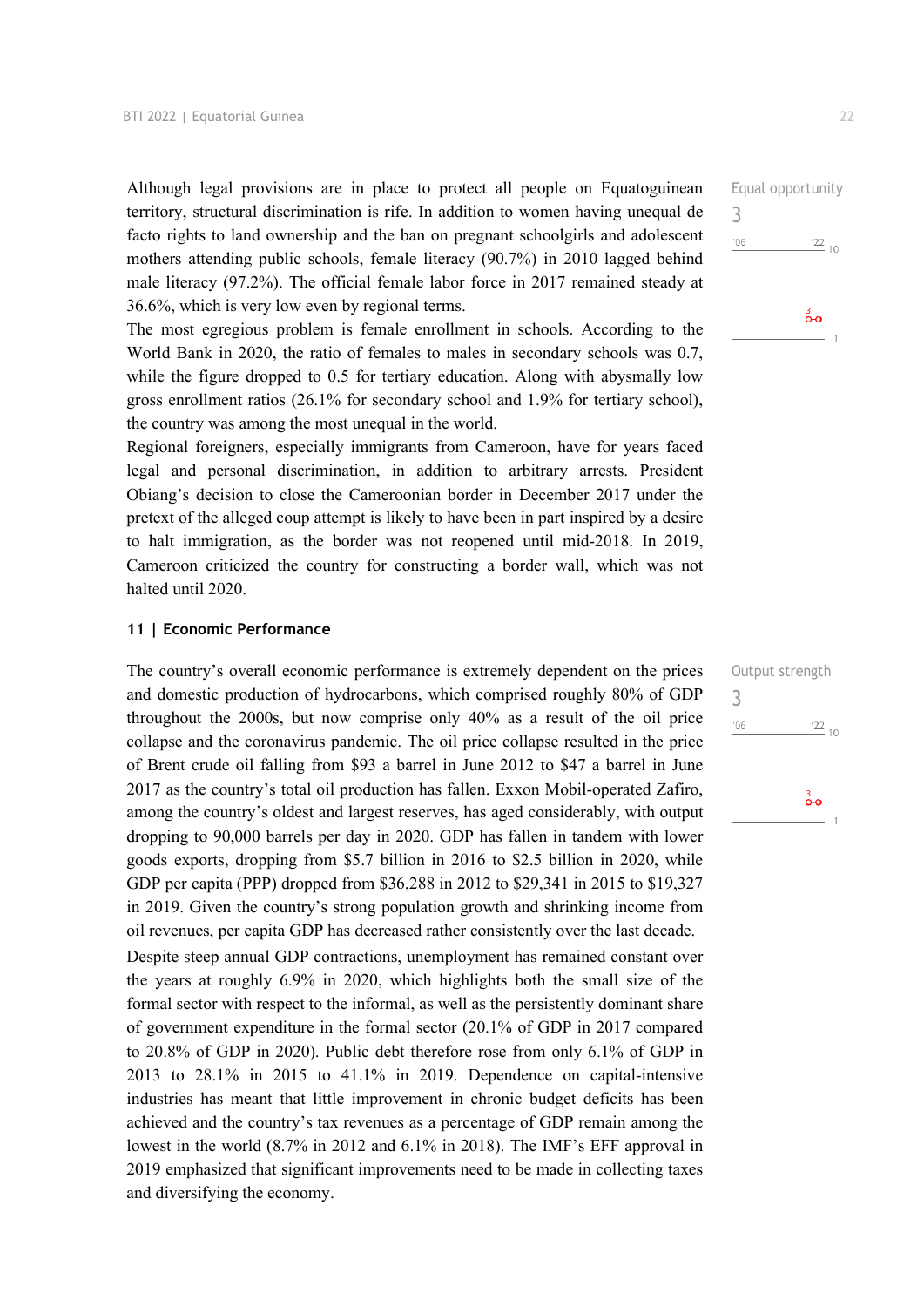Punctuating the country's hyper-dependence on hydrocarbons, gross fixed capital formation – the value of domestic investment on fixed assets – dropped precipitously from 41.1% of GDP in 2012 to 13.2% of GDP in 2019, the latter figure being among the lowest in the world. With oil extraction becoming less and less productive, the country has been relying increasingly on imports. The current account balance stood at \$529 billion in 2013, while it is projected to be -\$1 billion in 2020. This volatility does not bode well for output projections. Despite the fact that primarily due to a growing gas industry, foreign direct investment (FDI) increased steadily to 4.1% of GDP in 2019, Equatorial Guinea continues to struggle with typical resource curse issues. Given its dependence on the gas industry, the country's economy has been hit hard by the reduced global demand for hydrocarbons that has resulted from the pandemic.

Local inflation, however, remained low at 1.2% in 2019.

#### **12 | Sustainability**

With 58% forest cover, the country is among the most biodiverse in the world. A system of national parks nominally helps to ensure that 194 species of mammals, 418 species of birds, 91 species of reptiles and 3,250 species of plants are allowed to thrive. As a member of the Commission of Central African Forests (COMIFAC), a contributor to the Fund for Climate Change in Africa (FCCA) and a relatively recent member of the United Nations Environment Program (UNEP) and the Convention on the Conservation of Migratory Species of Wild Animals (CMS), the country advertises itself as taking an active role in ecological conservation. Its lofty plans to advance ecological tourism are joined by publicized promises to focus on wind, solar and marine energy, as announced by the Ministry of Fishing and Environment and the Ministry of Mines, Industry and Energy. To the latter's credit, the Hydrocarbons Law requires that all extractive companies conduct environmental impact assessments (EIA) and take an active role in conservation.

Despite the government's self-promotion, however, the country appears to have favored meeting one sustainable development goal (SDG) at the expense of another. SDG7 calls for both universal access to affordable, reliable and modern energy services in addition to substantially increasing the share of renewable energy in the domestic global energy mix by 2030. Electrification has been a significant policy priority for the regime. Yet it has come mostly in the form of non-solid fuels such as natural gas. UNEP found that in 2015 there had been no progress on wind power, and that the latest electricity assessment (2012) found that national electrification had reached 66%, 43% of which was in rural areas. While 25% of rural areas used non-solid fuels, this figure was 91% for urban areas. Due to the substantially increased rate of gas-fueled electricity generation, renewable energy usage dropped from 80% of total energy consumption in 1990 to just 7.8% in 2015.

Environmental policy 3 $^{\prime}06$  $\frac{22}{10}$ 

စိတ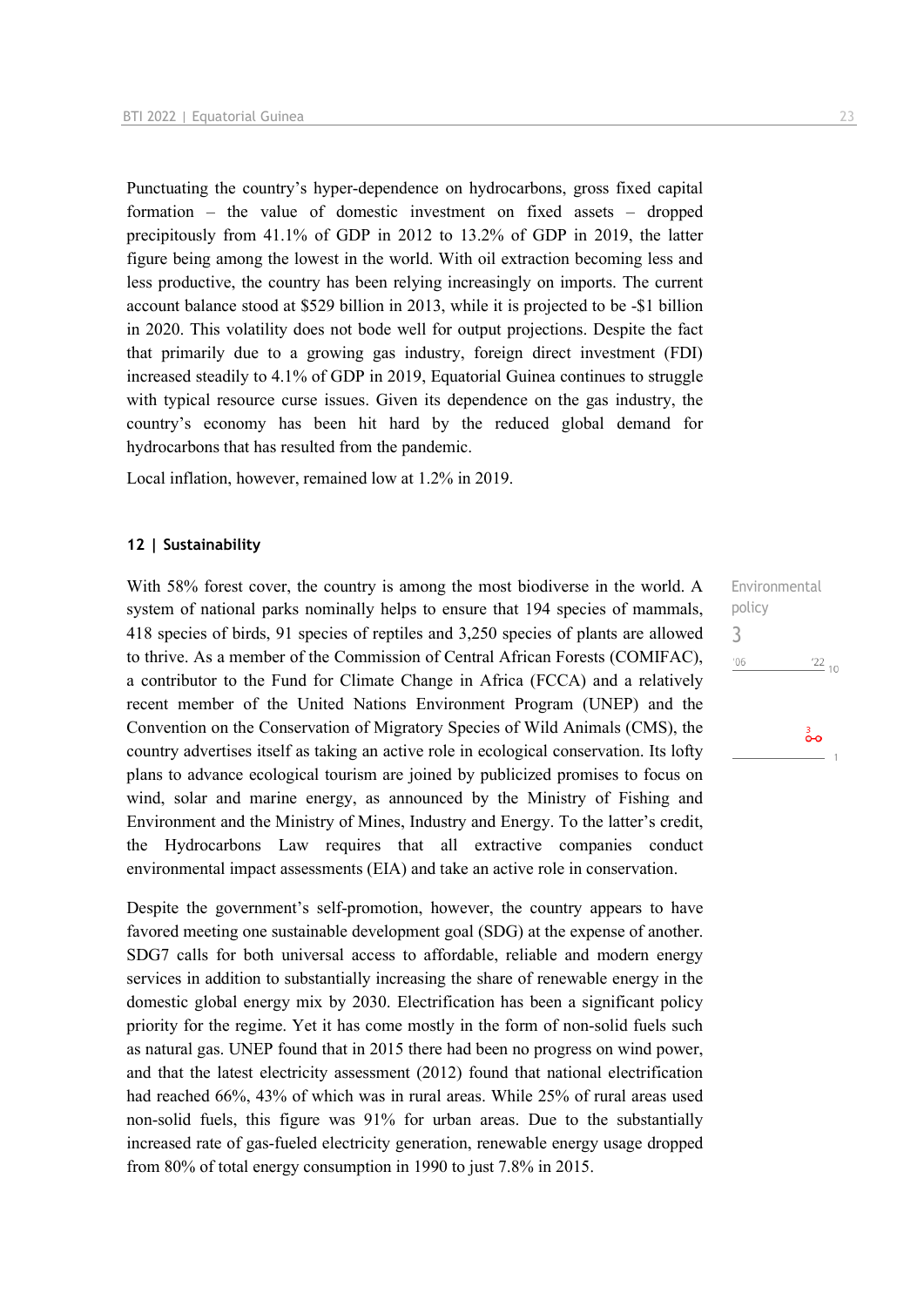Statistics on educational output and government support are few and far between (given the regime's tight-lipped nature), but the data available paint a gloomy picture of public underinvestment. Though the country enjoyed a relatively high literacy rate of 94.4% in 2010, the U.N. Education Index gave the country a score of 0.467, which was on par with the regional average at the time. The country enjoys a high rate of primary school attendance, according to some reports (statistics vary widely). However, public schools suffer from high dropout rates and low graduation rates. The World Bank reported that in 2018, only 26% of children of secondary school age were attending school, while the percentage for university-age youth attending university was 1.8%. The U.N. Education Index 2019, which measures average years of schooling, gave Equatorial Guinea a value of 0.467, which is now low in relation to both the global and regional averages.

Many issues invariably stem from abysmal levels of public financing and a repressive atmosphere caused by government intimidation and self-censorship at the university level. Though no verifiable data are available on either budget or R&D outlays, the Pulitzer Center reported that in 2009, a meager 1.97% of the national budget was spent on education. In a 2016 UNESCO workshop at which officials from the National University of Equatorial Guinea (Malabo and Bata) were in attendance, UNESCO determined that the main challenges to the government's goal of advancing biosphere and climate change research were "the lack of financing and infrastructure for research" and "the lack of human resources for R&D."

```
Education policy / 
R&D
3^{\prime}06\frac{22}{10}စိတ
```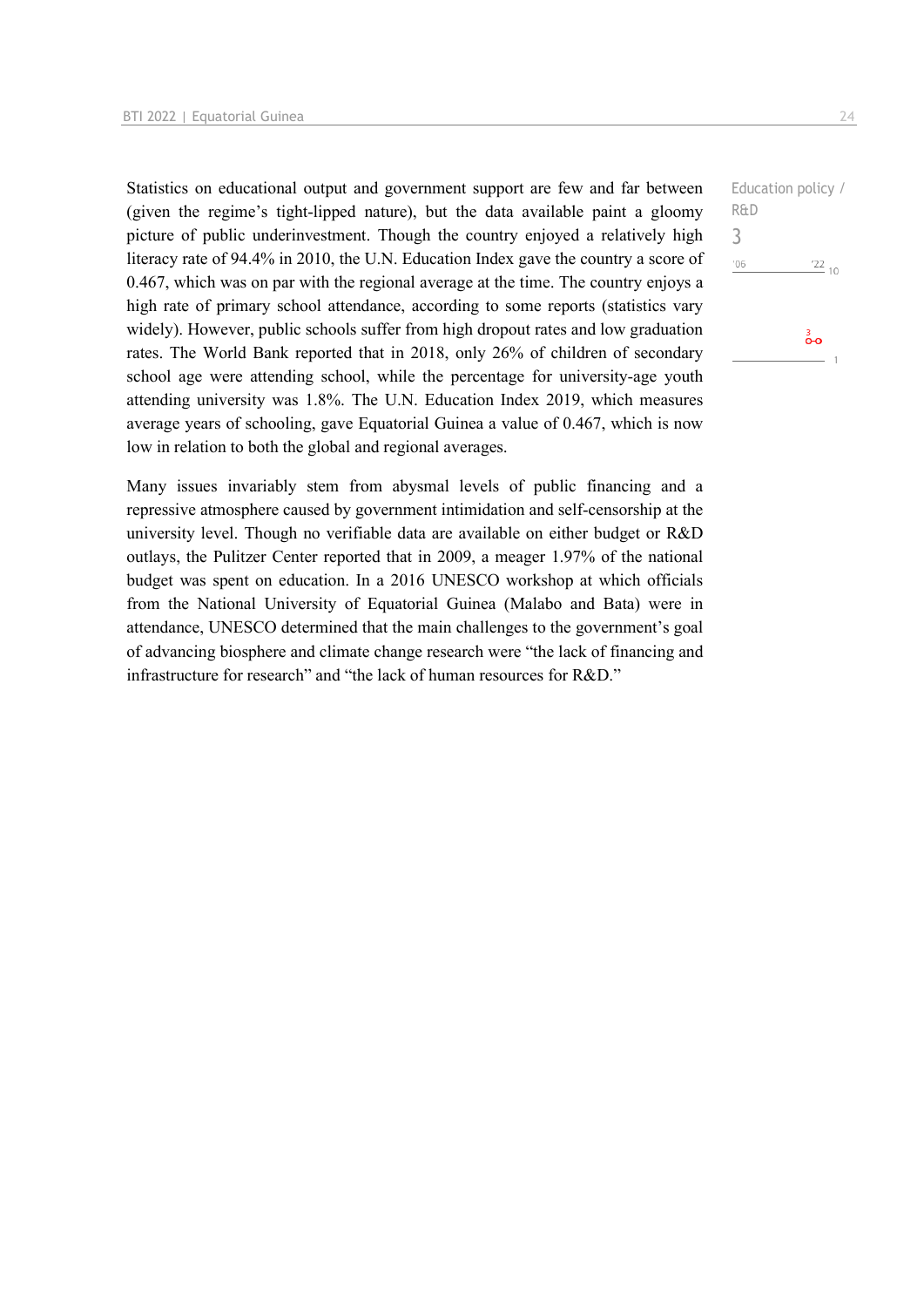# Governance

# I. Level of Difficulty

The pursuit of good governance in Equatorial Guinea is constrained by certain structural factors, beyond the corrosive effects of public corruption. Geographically, Bioko Island, which hosts the country's capital city of Malabo (population near 190,000), is 250 kilometers from the country's largest city of Bata (roughly 250,000) on the Rio Muni mainland. Five to six flights per day connect the two cities, but the most affordable connection is via ferry, which takes five to ten hours to make the trip in one direction. In addition, movement within Rio Muni is impeded by poorly drained dirt roads, which are regularly flooded by tropical rains. The islands in the Corisco Bay, especially Annobón, together inhabited by only slightly over 5,000 people, are rarely serviced by ferry. The country's geography itself makes public accountability and governance difficult.

Poverty and disease also play a primary role in limiting the reach of government. While three-quarters of the population are estimated to live below the poverty line, the country suffers a particularly high rate of HIV infection. UNAIDS estimated that in 2019, approximately 65,000 (7%) adults aged 15 to 49 were living with HIV. Malaria is also widespread. Most fevers test positive for malaria. Other common tropical ailments (e.g., sleeping sickness) abound. Performance is deeply affected by these structures, as many people often find themselves in a poverty trap compounded by cycles of debt and disease. Lastly, a relatively under-educated populace means that common understandings of government administrative norms remain limited. Government officials are not, however, selected on merit but rather loyalty and familiarity with the ruling clan. Though most of the structural constraints on governance performance do not result directly from government actions, they almost all suffer unduly from government inaction and corruption.

The effect of the pandemic is hard to assess at the time of writing. In March 2021, official but unreliable figures indicated a mere 6,329 cases and only 96 confirmed deaths since the beginning of the pandemic. As the country depends on oil exports, the drop in oil prices caused by the COVID-19 crisis has also affected the country.

**Structural** constraints 8 $106$  $\frac{22}{10}$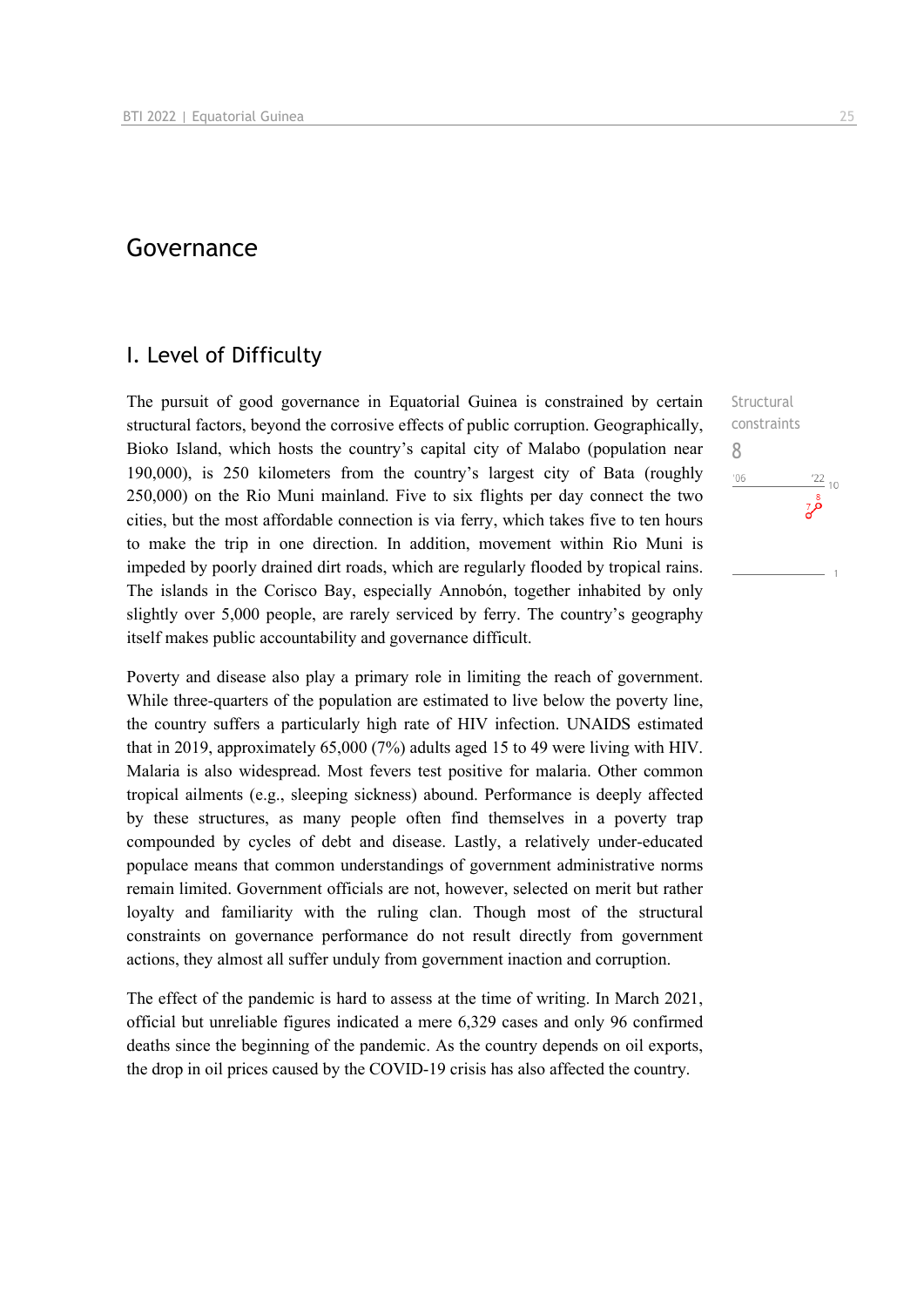In Equatorial Guinea, civil society organizations (CSOs) have only been juridically permitted to operate since the 1979 coup. At that time, churches such as the Reformed Presbyterian Church of Equatorial Guinea and limited-issue organizations, such as the Red Cross, began to work on local and social matters. Pressure to liberalize from the IMF and other international organizations in the 1990s led to a handful of legal reforms, including the rights to association, unionization and freedom of the press. Vagueness in the laws, however, has effectively restricted civil society to NGOs. According to the now-banned CEID, of the roughly 250 CSOs active in 2010, 50% were NGOs, 23% were "community groups," 19% were cooperatives and 8% were associations. The majority (70%) of CSOs had 10–20 members, limiting political participation.

According to EG Justice, community groups and associations are protected neither by the liberalization laws nor by presidential decree. The Law of General Associations 1992, though formally permitting their existence, requires CSOs to notify the government at least 72 hours before each meeting they hold. The law also authorizes "specially designated representatives" to monitor CSOs and seize documents if a criminal offense is suspected. CEID reported that roughly one-third of CSO members were unfamiliar with the laws governing their operation.

CSOs in Equatorial Guinea are frequently subject to harassment, as well as imprisonment and even physical abuse of their members, especially if they criticize the government. Arbitrary laws and a particularly repressive regime ensure that little civic engagement exists beyond the local level. Trust and social capital are hard to assess given the autocratic character of the regime, but probably low except for general trust among family members.

Ethnic conflict has been a source of sporadic violence. Destabilizing and extreme violence occurred under the former Macías regime. In recent memory, reports suggest that Fang vigilante groups abuse Bubi (indigenous to Bioko Island) with impunity, a cycle of violence which began when Spanish overlords favored the commercialized and relatively educated Bubi to assist in administering the colony. Today, many Bubi harbor resentment toward the Fang-dominated regime which remains, if not expressly violent, then noxious toward Bubi prosperity. The Bubi comprise only 7% of the country's total population and the Fang – indigenous to Rio Muni – comprise 86%.

The ruling Essangui clan, however, is only one among 67 ethnic Fang clans in Equatorial Guinea. Intra-ethnic competition exists but is tempered by patronage as the ruling clan is able to wield influence through its ability to use oil rents to buy loyalty. Intra-clan competition (i.e., among those institutionally capable of powergrabbing) is conflict-laden. The years-long sibling rivalry between Oil Minister Lima and Vice President Teodorín became more heated with Teodorín's meteoric rise in the regime and First Lady Constancia's preference for his succession. A palace coup may be a more likely scenario than a coup due to foreign intervention or by the political opposition.

Civil society traditions 9  $106$  $\frac{1}{2}$   $\frac{1}{2}$  10

Conflict intensity 3 $^{\prime}06$  $\frac{22}{10}$  $\frac{3}{2}$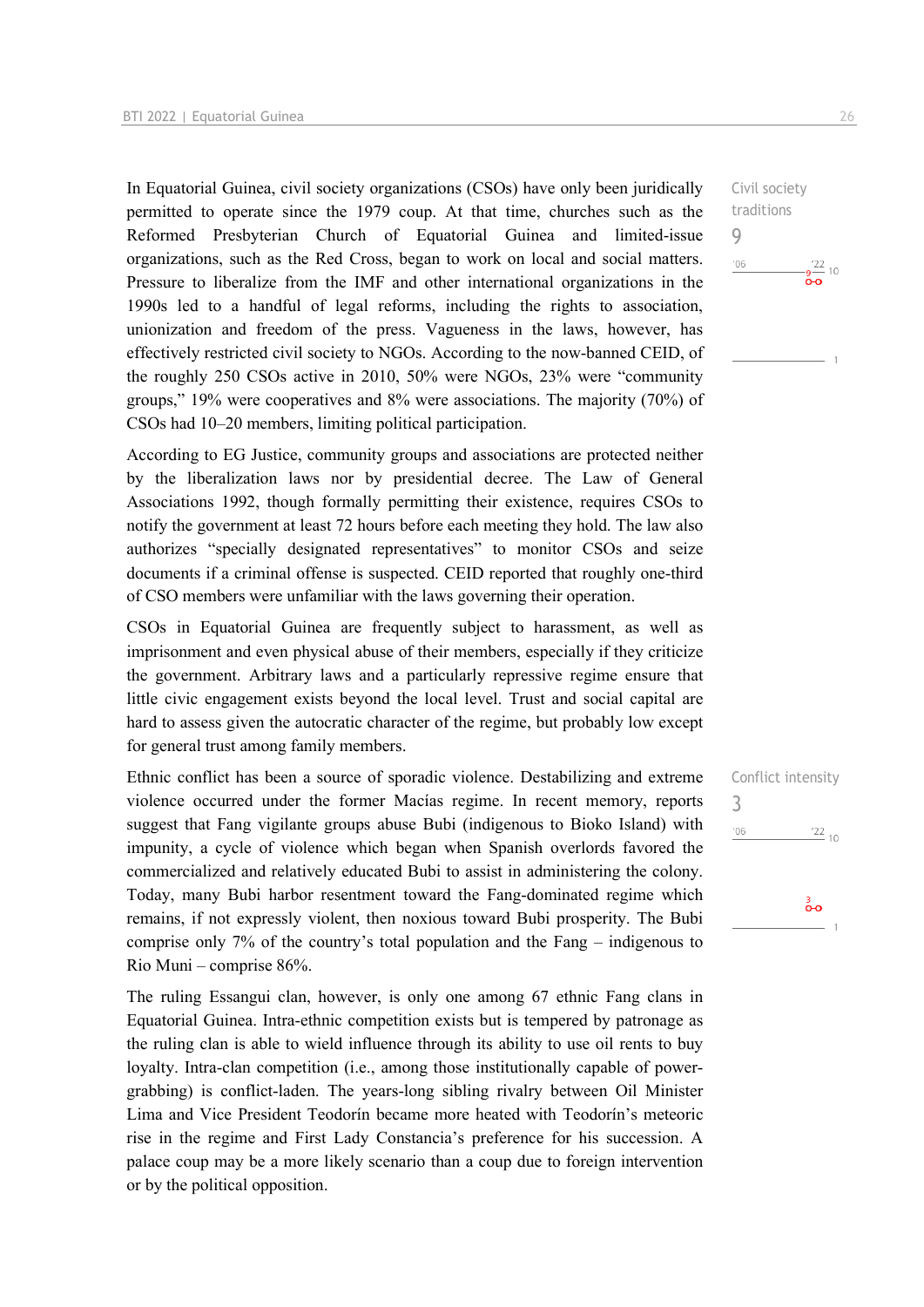### II. Governance Performance

# **14 | Steering Capability Question**

The ruling class's strategic priorities are not oriented toward democracy and only partially at best toward a market economy. However, since power and strategizing are highly concentrated among only a few members of the ruling clan, the ability to maintain strategic priorities is relatively strong. Concentration and centralization are maintained through regular cabinet reshuffles and the empowerment of national security agencies led by close relatives of President Obiang. Effective political opponents do not exist. Therefore, no stalemates or transitions are able to impede coherent strategic actions. Crises such as alleged and attempted coups d'états are used by the regime to suppress political dissent.

Policy priorities are generally agreed upon and serve almost exclusively to ensure the regime's survival and enrichment. These include expansion of the flagging hydrocarbons sector wherever and whenever possible, especially the gas industry, the procurement of bilateral lenders – especially from China – and a series of measures to win approval from the IMF and acquire multilateral loans. Organization of these priorities is often disrupted, however, by the growing schism within the ruling family between supporters of Vice President Teodorín as the successor of his father to the presidency and supporters of longtime Oil Minister Lima. Teodorín has often been subject to prosecution and lawsuits by Western governments, such as France and the United States. He has displayed an unwavering preference for non-Western aid and investment. Lima, however, regularly courts major oil corporations such as Total and Shell for their superior technological capacity to exploit the country's gas and remaining oil reserves. Teodorín has also used his position as vice president to deny Lima funds to travel and pitch investment opportunities. In addition to allegedly bribing the former Spanish police commissioner to launch a smear campaign against Lima, Teodorín also had an entire cabinet dismissed because some ministers were reluctant to frustrate Lima's plans per Teodorín's wishes. The president later reinstated the cabinet, which was considered a victory for Lima.

According to the national development plan, the country's medium-term objectives are to diversify away from export-led growth in oil extraction to gas production, petrochemicals, tourism, fisheries and agriculture. This is in principle a step in the right direction but will hinge on implementation.

To address the coronavirus crisis, the government approved various, rather limited measures in 2020. In order to address the revenue side, in addition to measures to ease social effects, the authorities provided some targeted and temporary support to the private sector (at an estimated cost of 0.3% of GDP), including halving withholding tax rates, and delaying tax payment deadlines for small and mediumsized firms, as well as reducing electricity bills.

# Score

| Prioritization |                          |
|----------------|--------------------------|
| '06            | $\frac{122}{10}$         |
|                | $\overset{4}{\bullet}$ o |
|                |                          |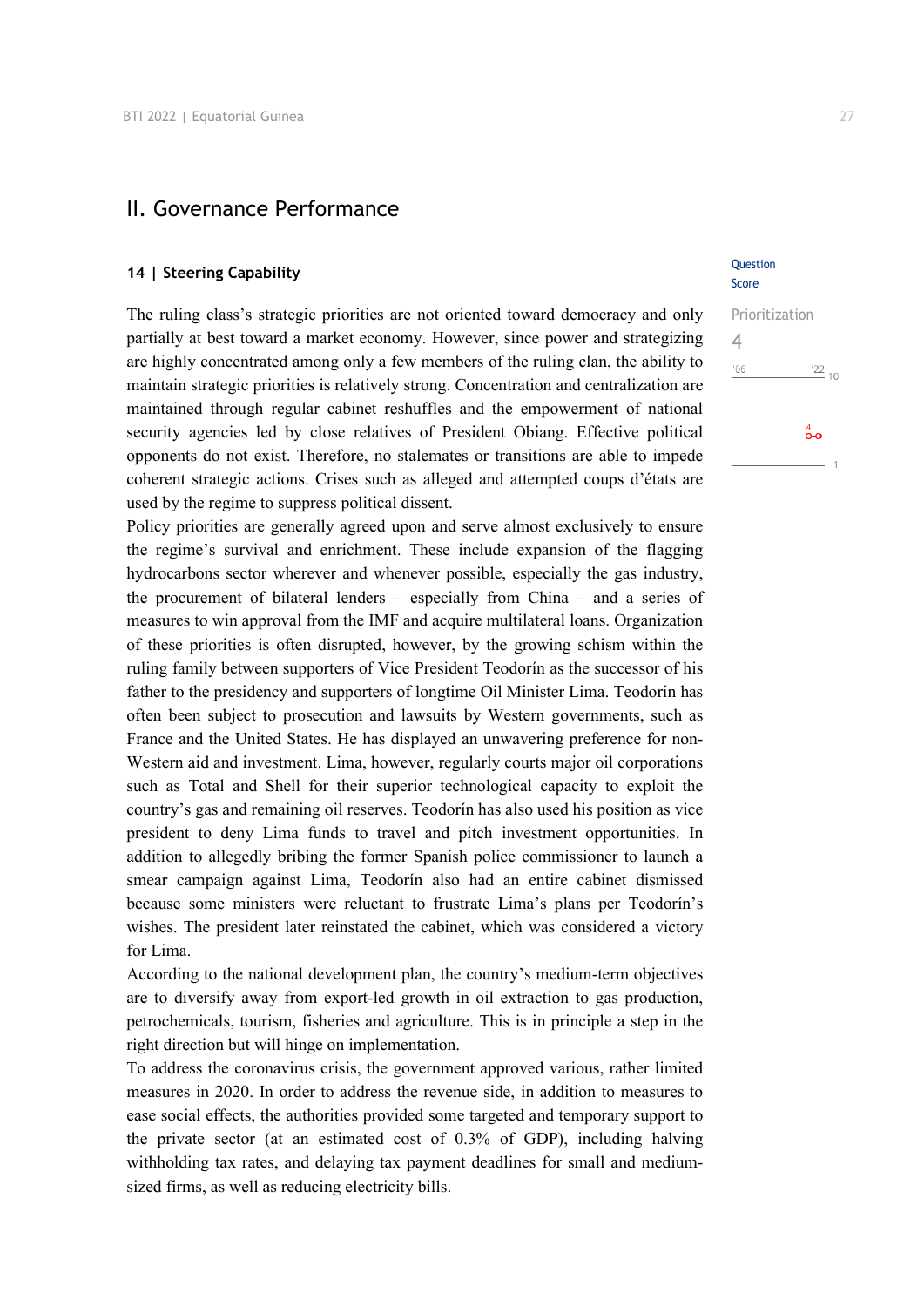In general, the government fails to implement many if not most of its priorities, none of which include democratization. The extent to which the government achieves strategic priorities has depended on particular projects' impact on the regime's longevity and prosperity. Only in the past decade or so have internal factions disrupted this pattern, as Teodorín has acquired power and non-Western investors influence. The regime's most important priority, the revival and expansion of the hydrocarbons sector, suffers from, structural setbacks, impulsive decisions by cabinet members, and feuding between Teodorín and Lima, such as the cabinet resigning en masse in 2020 before being reappointed. Reports by Africa Energy Intelligence claimed that Vice Minister for Trade Domingo Mba Esono coveted Lima's position in 2019 and enlisted the support of Agapito Edu Ndong Ayecaba, who had been appointed by Teodorín as vice minister of hydrocarbons. In April of that year, Teodorín ousted Ayecaba for failing to thwart Lima's plans, after which Ayecaba pushed to have an ally of Teodorín replace Jacinto Owono, head of local content at the hydrocarbons ministry. In early 2020, Lima's cousin and assistant at the oil ministry pushed for Nigeria's Levene Energy Group to succeed in its bid to acquire Exxon's assets in the Zafiro oilfield. Months later, Teodorín launched an investigation into how Levene acquired their blocks.

Despite Teodorín's attempted disruptions of Lima's efforts to court major Western oil corporations, Lima began drafting a plan in December 2018 to bolster the country's mining sector, as well as its midstream and downstream oil and gas operations. On February 6, 2019, Lima opened the EG Ronda 2019 Mining and in late December it was announced that five companies were awarded blocks in the country's first ever mining tender call. A year later, five new mining contracts were signed. Most importantly, the fledgling gas industry was boosted as part of the country's Year of Investment 2020 drive, during which memorandums of understanding were signed with 53 companies in 17 bids. As part of the country's drive to further its regional gas mega hub, the Gas Master Plan was award to British Gas Strategies in May 2020, while in November 2020, the nationally owned Sonagas partnered with Italian Saipem to begin building a gas pipeline from the large Alen field to the sprawling Punta Europa complex. Finally, it was announced that Trident Energy would begin to drill exploratory wells as early as April 2021, which would extend the country's reliance on oil – this is all the more problematic given that the pandemic has further reduced demand and prices for this commodity.

Another priority, enforcement of existing local content laws, operates incongruently with that of reviving the hydrocarbons sector, as the vague laws are implemented arbitrarily and inconsistently. Updated petroleum legislation and local content laws enacted in 2020 did little to improve the sector's business climate. In general, the stated goals of diversifying away from hydrocarbons, and toward fisheries, agriculture and downstream energy (e.g., petrochemicals), improving the business climate, and promoting tourism have fallen short of full realization. Electrification has improved thanks to the construction of the Chinese-financed Djibloho Dam in 2012, but its effects are limited.

Implementation 3 $\frac{22}{10}$  $'06$  $\overset{4}{\mathbf{Q}}$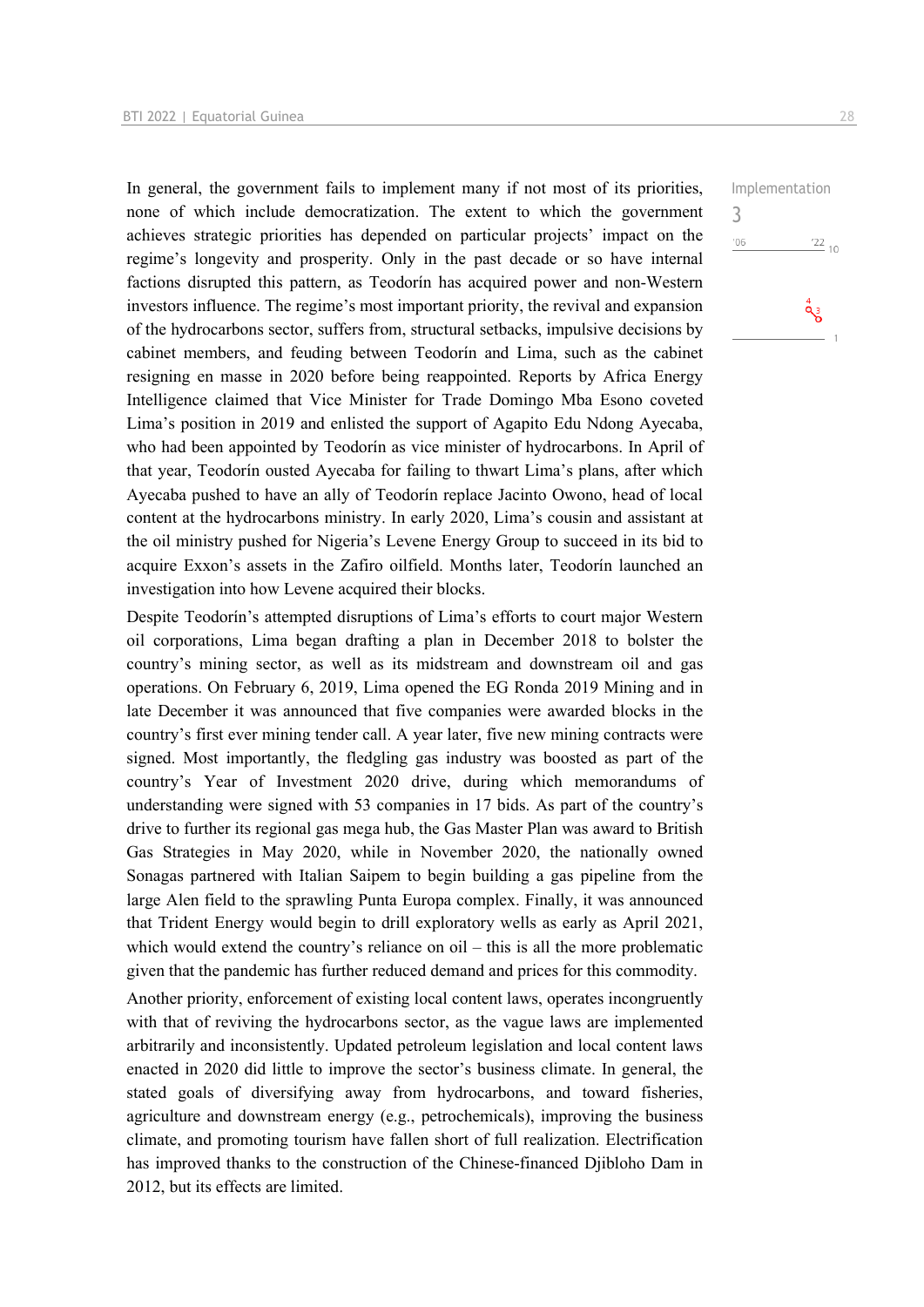There are no institutionalized mechanisms for learning from past experiences or encouraging innovation and flexibility in policymaking. The regime has, however, learned how to ensure and prolong its survival and prosperity, though difficulties controlling Teodorín's public behavior betray weaknesses in this area. Observation and knowledge exchange take place with only a handful of NGOs and bilateral aid agencies and only with respect to deprioritized policy goals, such as improvements in education and environmental sustainability.

For its most important strategic priorities, such as reviving hydrocarbons, the regime has long relied on advice and connections provided by U.S. law firm Greenberg Traurig and U.S. consultancy group Centurion, the latter of which has regularly advised Lima. It is difficult to conjecture whether the regime's adeptness at declaring normative priorities while pursuing self-interest is the result of these agencies or real, albeit coincidental, learning. For less prioritized strategies, such as diversification and fiscal stability, the regime has relied on the IMF, most recently through its EFF began in 2019.

Dynastic rule, however, does involve a learning process within the aegis of the extended family system, as older generations provide younger generations with experience-based learning. The longevity of a dynasty also allows it to acquire experiential knowledge, which can be shared within the inner family circle. The extended clan system of the Fang also enables apprenticeships with younger members learning from uncles and aunts, important members in the kin system.

#### **15 | Resource Efficiency**

The government makes very little use of available human resources. This is partially because it is a rentier state dependent on exports and foreign expertise. Usually, foreign advisers are favored over indigenous talent. Administrative posts are commonly filled with supplicants and members of the ruling clan. No decisions regarding dismissals or hiring escape political consideration.

The budget is relatively balanced and debt, though rising fast, is offset by loans from the IMF and ADB. But, as the regime remains among the most opaque in the world, little to no information exists on the allocation of budget resources. Analysts are forced to make conjectures. Plans to reduce deficits are hampered by the regime's insistence on greasing the wheels of patronage to remain in power. Budget expenditures have not significantly declined, despite repeated requests from the IMF.

No reforms or procedures have been instituted to streamline administration or make use of local assemblies.

Efficient use of assets 2 $^{\prime}06$  $\frac{22}{10}$ 



Policy learning 5  $'06$  $\frac{22}{10}$  $\frac{5}{2}$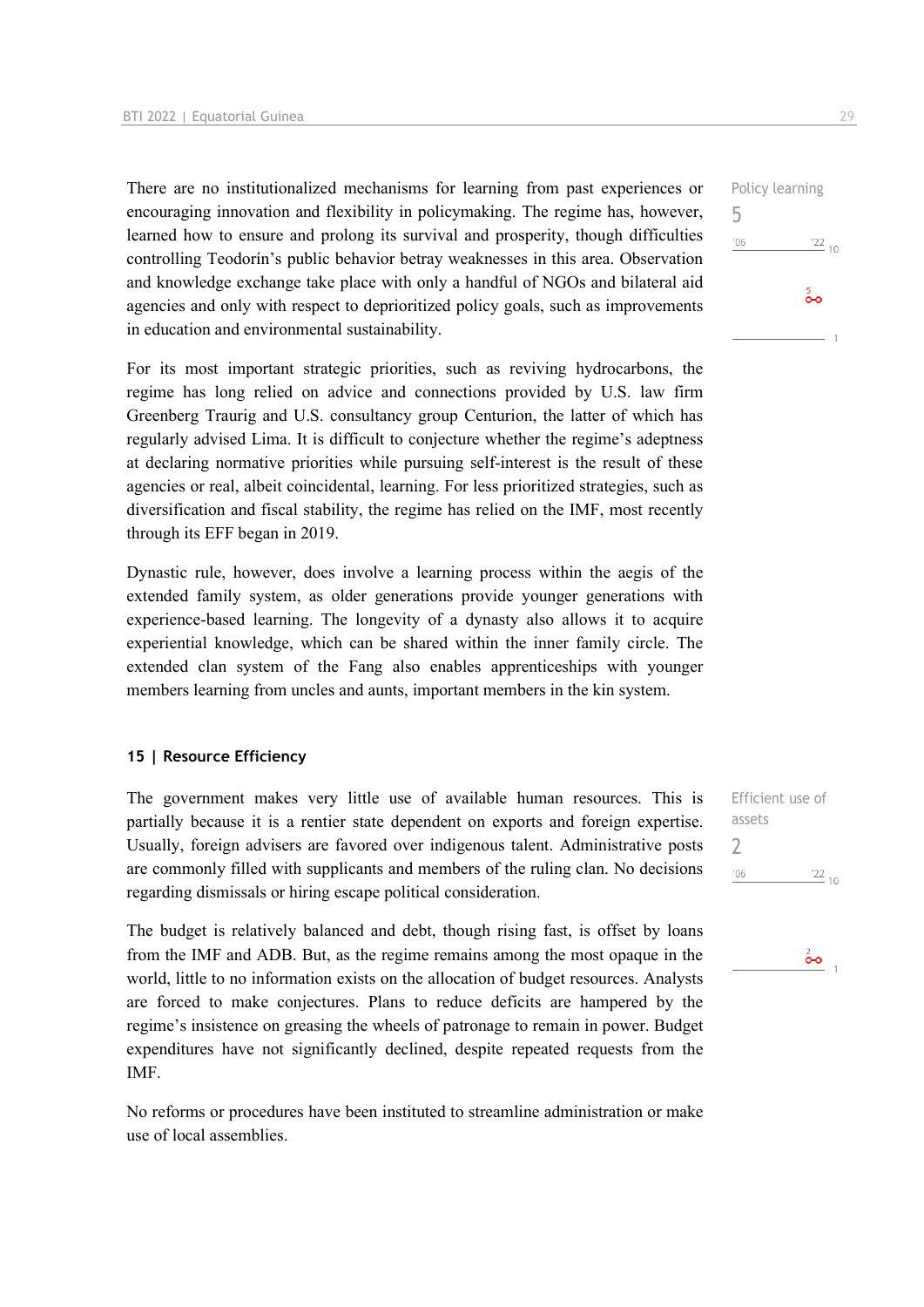Equatorial Guinea is subject to a personalist and highly centralized style of policy coordination. The constitution grants President Obiang the power to convene a Council of Ministers, which enjoys considerable powers to direct state policy. As it is filled with the president's closest kin, all of whom defer unquestioningly to him, a certain level of coherence is to be expected. Friction between competing policy objectives is likely resolved either in the Council of Ministers or personally. A large proportion of decision-making goes on within inner circles of the ruling family and Mongomo clan.

Clashes between the oil ministry (a redundancy with the Ministry of Industry and Energy) and the vice president's office, in charge of national defense and security (a redundancy with the Defense Ministry), appear to be resolved in this manner, despite outward signs of friction. Other potentially competing ministries (e.g., the Ministry of Agriculture) defer to the person of the president, and thus have no capacity to interfere with policy goals.

No institutional mechanisms exist to support the prosecution of corruption. There is no auditing of state spending or regulation of party financing. The regime has had its candidacy to the EITI rejected. In addition, the ruling PDGE receives extralegal financing that opposition parties do not. Access to information by citizens is severely restrained by the ruling clan's monopoly on all media outlets, as well as by internet blockages, precluding the possibility that widespread knowledge of the regime's criminality can be adequately interpreted and used constructively. The government often attempts to save face by prosecuting certain high-profile figures for corruption, but it is well understood that any anti-corruption drives are merely appropriated by the regime to purge unwanted competition or dissidents. Instead, foreign governments must carry out prosecutions of unlawful gains and embezzlement.

As part of the IMF agreement, Equatorial Guinea has ratified the U.N. Convention on Corruption (2018) and set up an anti-corruption commission (2019), though this has not led to any visible actions.

#### **16 | Consensus-Building**

There is no consensus on the adoption of democracy by any political actors with influence or resources. The degree of control over resources exercised by the ruling clan is extreme, relative to the small size of the voting population. Real opposition typically masquerades as civil society actors, and even so are marginalized. The Equatoguinean diaspora is not sufficiently organized or well-endowed to have significant political clout.

There appears to be a growing interest in a market economy from within the ruling clan as a backstop to further decline in the hydrocarbons sector. Very marginal improvements to the abysmal business climate reflect this, but real consensus is still desperately lacking. All relevant actors with political clout stand to benefit from the status quo, which is a particularly predatory brand of state-led capitalism.

Policy coordination 7  $^{\prime}06$  $\frac{22}{10}$ စ်စ

Anti-corruption policy 1  $^{\prime}06$  $\frac{22}{10}$ 

 $\frac{1}{00}$  1

| '06 | $\frac{22}{10}$    |
|-----|--------------------|
|     |                    |
|     | Consensus on goals |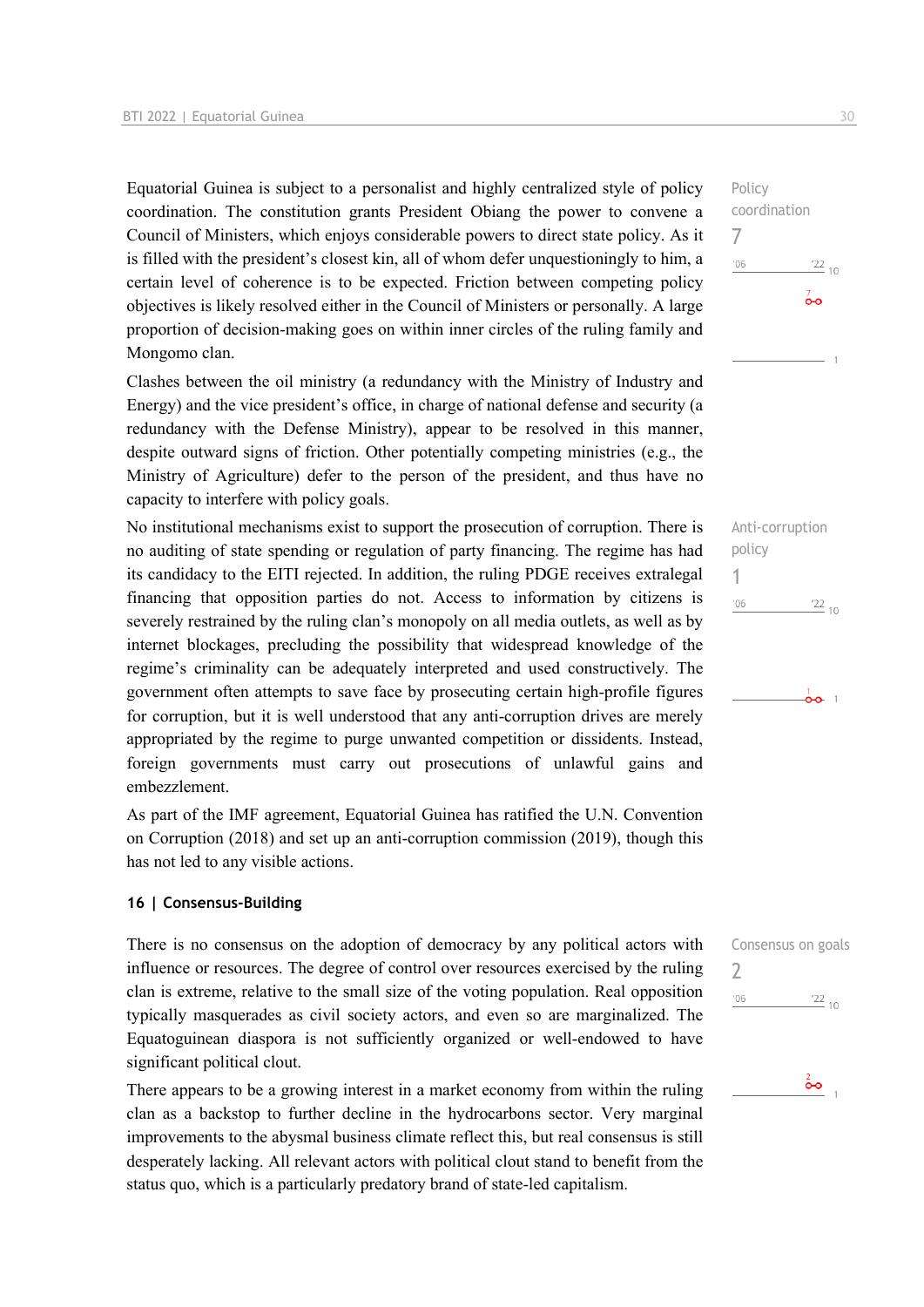In Equatorial Guinea, there are no political actors with enough clout to initiate reform. Given the regime's extreme control over institutional and financial resources, any reformers with clout would undoubtedly be subject to co-optation or face repression. The ruling class is the most important obstacle to reform.

Anti-democratic actors 1  $106$  $122_{10}$ 

Cleavage / conflict management

 $\frac{1}{2}$ 

 $122_{10}$ 

 $\overline{0}$ 

7

 $'06$ 

Despite the regime's excessive control of domestic political affairs, it is in fact interested in de-escalating any potential social cleavages that might affect political stability. Cleavages are not reflected in the party system, which is de facto a singleparty structure, despite nominal opposition parties that owe allegiance to the ruling PDGE. Ethnic differences present perhaps the greatest threat to national solidarity and political stability. The Bubi (representing a small minority) are either severely repressed or discouraged through state violence, while the regime-controlled media downplay or ignore the significance of ethnic identities. Potential class conflicts are prevented through the rhetoric about the nation being a single family or by classifying working-class agitation as criminal activity.

Beyond group-based cleavages, the most significant political cleavage is in the ostensibly monolithic Mongomo-based Fang ruling faction, which is full of schisms and dissent. For example, a sibling rivalry within the ruling family between the vice president and the minister of mines has created rival tendencies within the Mongomo clan.

Perhaps the closest the government came to involving CSOs in the political process was in 2008, when Equatorial Guinea became a candidate member of the EITI. The process provided an insight into how domestic and, allegedly, foreign journalists are regularly intimidated, and in the latter case, even deported.

Local CSO appointees to the EITI National Committee report having experienced intimidation and willful obstruction. In 2010, the prime minister requested an extension to complete EITI requirements, but the EITI board denied the request, citing the lack of CSO autonomy, while welcoming a new application, which the country has not made.

Charity, scientists and community-based organizations are involved in depoliticized issues, such as HIV prevention or environmental concerns. Even then, they face conflicting government attempts to pre-empt any programs that the local population might see as a potential reason to oppose the regime.

Civil society participation  $\overline{\phantom{0}}$  $'06$  $\frac{22}{10}$ 

စိစ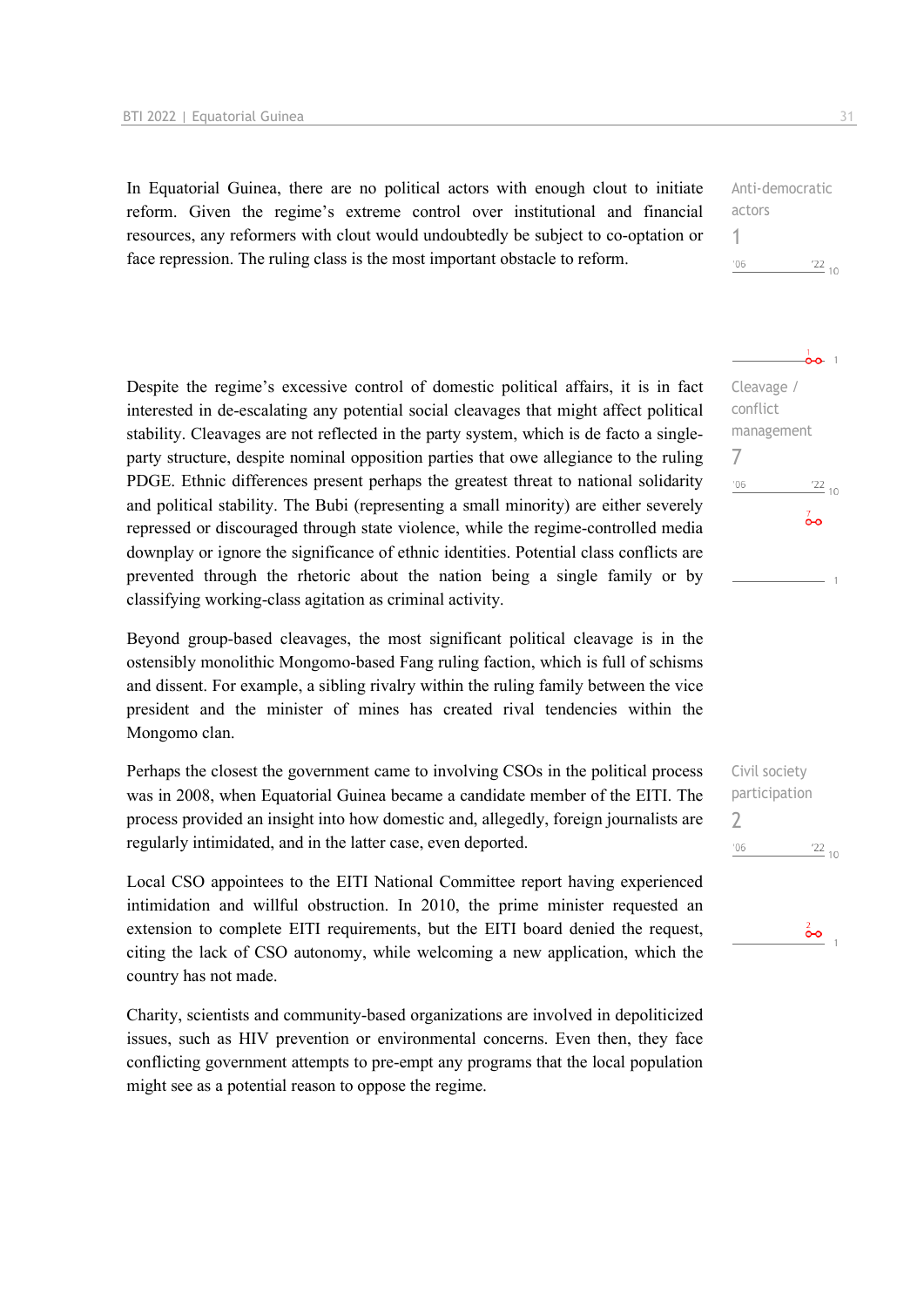Historically, the Bubi have been the victims of mass violence, amounting to genocide, and discrimination, along with political dissidents and rivals. From 1978– 1979, former President Macías Nguema systematically targeted, brutalized and murdered the self-determining Bubi en masse. The former president was the only individual tried and convicted for these crimes, while current President Obiang in 2006 denounced the former practice of appointing a Bubi as prime minister.

Throughout its brief history, the regime has often called for "national dialogues" as a means to improve its international image and placate certain elements of the political opposition. After each national dialogue, the commitments the regime made to opening the political system were never realized in practice. Olive branches are only extended when international outcries reach a crescendo. Following the alleged coup attempt in December 2017, 21 dissidents of the opposition Citizens for Innovation were arrested, leading to harsh criticism by international watchdogs such as Amnesty International. In June 2018, President Obiang promised to launch a national dialogue to ease tensions, with the opposition conditioning their participation on the release of all political prisoners. This occurred in October 2018. Even so, no political freedoms were granted; nor was democracy strengthened.

Amnesty was granted to politically critical artist Ramón Esono Ebalé via judicial acquittal in February 2018. It is suspected that Ebalé's release, after months in jail, was the result of pressure from several international organizations. Most likely to buttress its human rights image, placate the IMF and prepare the ground for the United Nation's Universal Periodic Review in May, CPDS's Andres Esono Ondo was released from custody in late April 2019. One can speculate that five political prisoners were released in March 2020 for similar reasons.

#### **17 | International Cooperation**

For the government, economic and political development serve the overarching goal of remaining in power and benefiting financially from that. As all strategies are adapted to this goal, so is the regime's disposition toward its international partners. The regime approached the IMF in June 2017 for help achieving fiscal solvency, after which the IMF granted its EFF in 2019 over the objections of several human rights groups. It also aggressively pursued membership in OPEC, of which it became a member in 2017, and adhered to OPEC's production cuts in 2020. The country's governor was elected chairman of the OPEC Board for 2019. Equatorial Guinea's membership in the Comunidade dos Países de Língua Portuguesa (CPLP) since 2014 has also brought advantages. For example, in June 2019, the organization sent a delegation to explore the country's hydrocarbons capacity.

The Year of Energy 2019 was a highly publicized occasion and an opportunity to continue hosting multilateral fora. Through various summits, the regime sought to advertise the country's unexploited reserves of oil and gas (although this is not

| Reconciliation |                          |
|----------------|--------------------------|
|                |                          |
| '06            | $\frac{22}{10}$          |
|                |                          |
|                | $\overset{4}{\bullet}$ o |
|                | $\overline{a}$           |

Effective use of support 4 $'06$  $\frac{22}{10}$  $\overset{4}{\bullet}$ o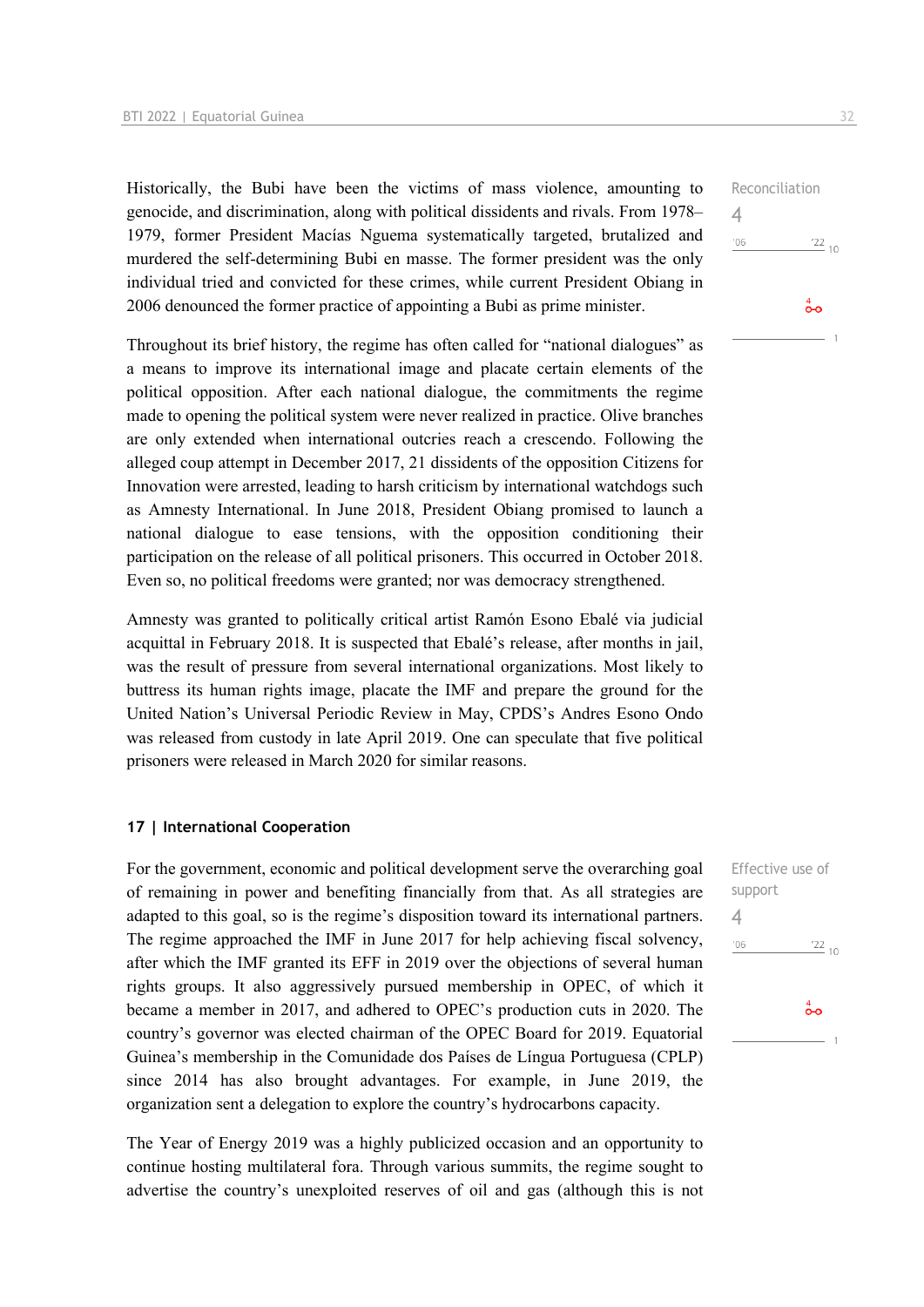directly related to international aid but trade). From April 2–5, the capital of Malabo hosted the African Petroleum Producers Organization (APPO) Cape VII Congress and Exhibition (APPO), while Lima lobbied for Equatorial Guinea to host the annual gathering permanently. From November 26–29, the country also hosted the Gas Exporting Countries Forum (GECF), welcoming ministers and heads of state from Russia, Iran, Nigeria and Qatar. The Oil and Gas Meeting Day, held in October, was yet another opportunity for the ministry to advertise the country's natural resources. Lima projected that the Year of Investment 2020 would attract more than \$1 billion in FDI for the year 2021.

The regime also strategized that its newly acquired partners would further encourage Chinese interest in its hydrocarbons sector (the regime donated \$2 million to China in July 2020 to fight COVID-19), though the oil price crisis has since discouraged further Chinese investment during the review period. But the country's largest partners remain major U.S. oil corporations, which are more subject to international scrutiny than China. This explains the regime's continued face-saving cooperation with the IMF, the recommendations of which appear to fall on deaf ears because they contravene the regime's patronage politics. President Obiang and Vice President Teodorín employ a familiar strategy of using international bipolarity to their advantage. International assistance is a means of rent-seeking. As Western oil companies, like Exxon, looked to offload declining fields – or, as in the case of Total and Trident Energy, ran into interference from Teodorín – the regime continued to court non-Western and regional business interests. In June 2019, Obiang left for the U.S-Africa Business Summit in Mozambique, yet in October 2019 the newly arrived U.S. ambassador expressed her dismay at the country's refusal to allow Exxon to sell its largest assets. After months of attempting to purchase assets in the face of Teodorín's obstructionism, the French Total finally abandoned its efforts. At the same time, Obiang attended the Russia-Africa summit in late October while the regime held talks with Russia's Novatek and looked for more engagement with Gazprom and Lukoil. In October 2020, the cooperation bore fruit, as the regime struck a deal with Russian RosGeo to undertake seismic studies, which it finished in November.

The government enjoys little credibility with the international community. Human rights violations have led to strident calls for political reform by intergovernmental organizations such as the European Union, the IMF, the UNHRC and the Community of Portuguese Speaking Countries (CPLP) to which Equatorial Guinea belongs. Criticism has also come from bilateral partners such as the United States and France, which have successfully sued and prosecuted Vice President Teodorín, respectively. The harshest critiques of the regime come from well-regarded NGO watchdogs, such as Human Rights Watch and Amnesty International. Unfulfilled commitments to human rights conventions have been exposed by not only journalists and watchdogs, but by the UNHRC's Universal Period Review, which confirmed multiple violations and made recommendations ranging from banning

#### Credibility 3

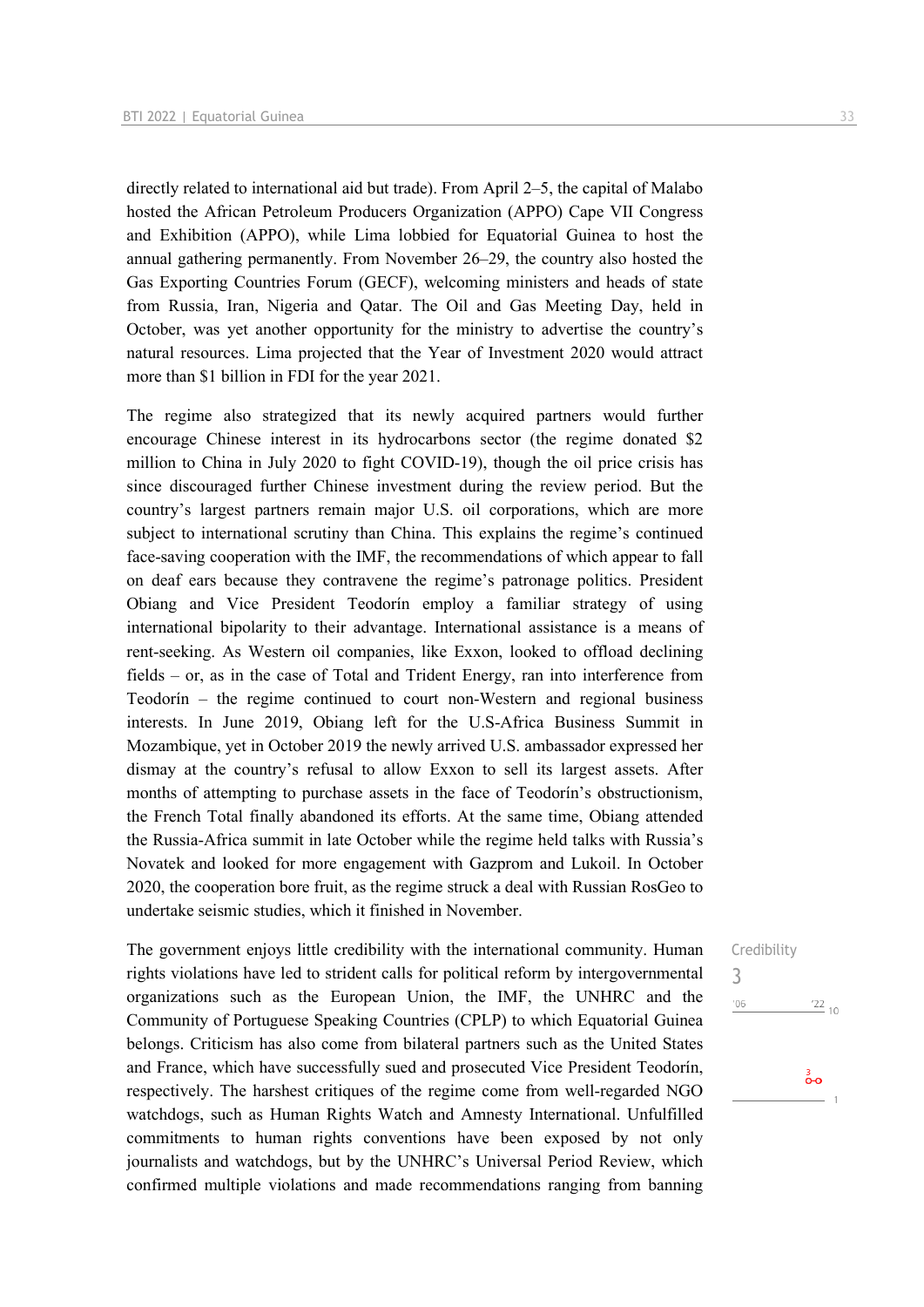torture to guaranteeing childhood education. In a more recent loss of credibility, President Obiang granted refuge to former Gambian President Yahya Jammeh in late 2017, despite opposition from several international organizations, NGOs and even local civil society. Evidence of a deterioration in relations with the Gambia has recently emerged as a result.

Human Rights Watch criticized EITI's consideration of Equatorial Guinea's proposed membership in June 2019 and also requested that the IMF delay its December 2019 loan vote, citing humanitarian reasons. Despite Obiang chairing a U.N. Security Council meeting on mercenary activities in February, where he urged the world to act on such illicit activities, countries like Spain publicly criticized the regime's and Chad's treatment of opposition member Osono. More recently, ambassadors from Spain, the United States and France successfully protected a former judge from arrest and imprisonment. Hitting back, President Obiang has attempted to discredit Western powers and watchdogs alike, often charging them with "interference" in the country's internal affairs. Over the review period, President Obiang has sought to implicate George Soros and Amnesty International in the alleged failed coup plot of 2017.

As a non-member of the WTO, the country is not subject to that body's dispute resolution mechanisms. Neither is the country party to the International Criminal Court (ICC). It is, however, subject to the ICC's jurisdiction. In December 2020, Equatorial Guinea lost its case against France, after French authorities confiscated a luxurious mansion in Paris which the Equatoguinean regime falsely claimed – as it turned out – had been used for diplomatic purposes.

Lastly, Teodorín's history of being prosecuted for ill-gotten gains in the West has caused further complications. In March, U.S.-based watchdog EG Justice condemned Switzerland's February decision to drop its laundering investigation and to return a confiscated yacht to Teodorín valued at \$120 million. Yet, in September, the world learned that 253 luxury cars, previously confiscated by Swiss authorities, were sold at auction for roughly \$273 million, with the \$23 million in proceeds intended to fund social programs in Equatorial Guinea. Fighting back, the regime formally appealed Teodorín's conviction for ill-gotten gains in France in December. Three months later in 2020, Teodorín lost his appeal and was formally issued a fine and a three-year suspended jail sentence. Teodorín has since threatened to undercut Total by proposing that the country build its own modular plant.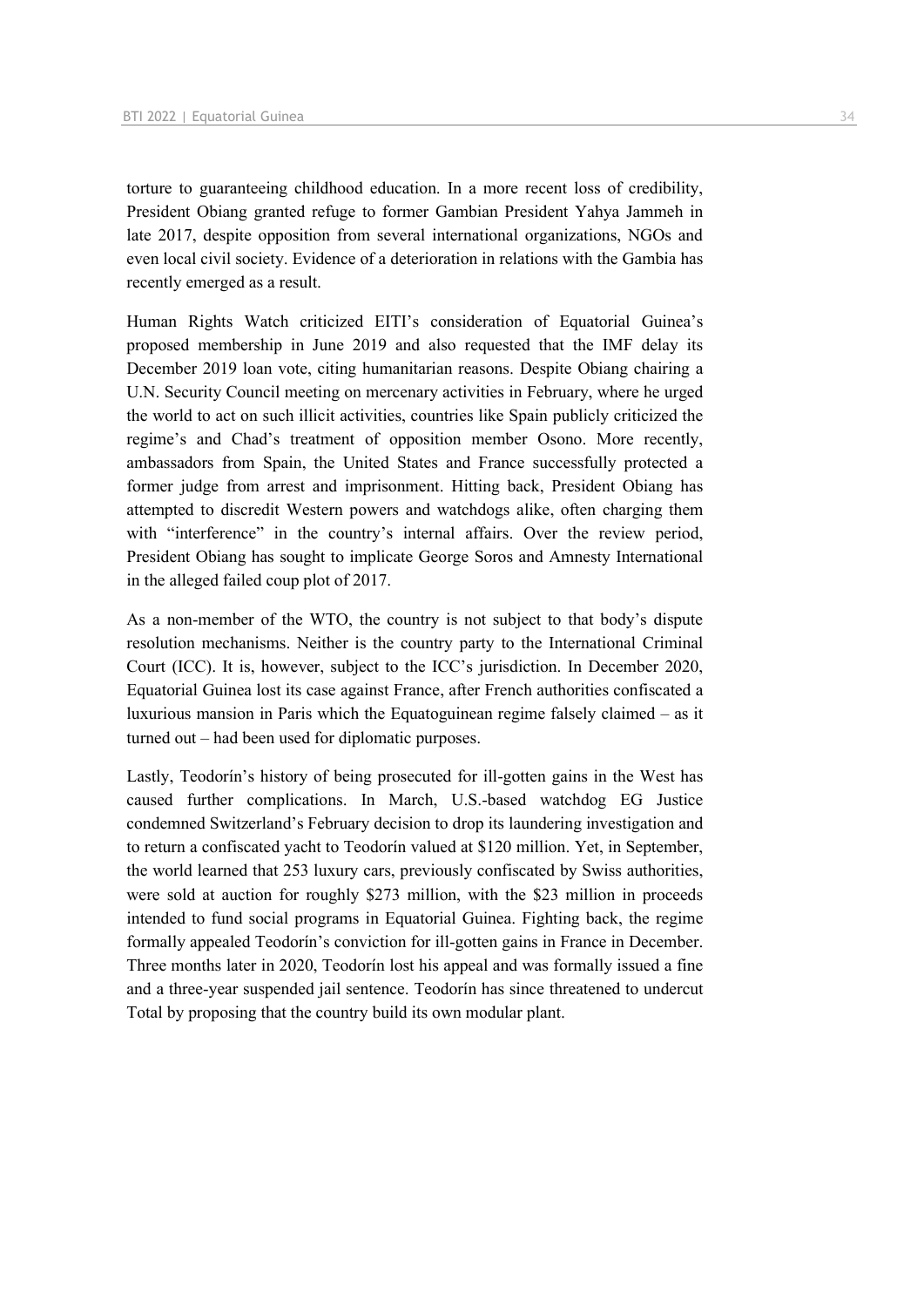Equatorial Guinea is a member of a number of regional organizations, including the African Union, and other organizations like the Comunidade dos Países de Língua Portuguesa (CPLP, associate), the Conference des Ministres des Finances des Pays de la Zone Franc (FZ), the Development Bank of the Central African States (BDEAC), and the Economic and Monetary Community of Central Africa (CEMAC). Moreover, President Obiang is a self-styled pan-Africanist. It serves the regime's interest to forge strong relationships with more autocratic members of the regime to protect against "interference" in internal affairs. In October 2017, the government lifted visa requirements for CEMAC members and ratified the bloc's free movement convention, after 15 years of inaction. Around the same time, the government advertised itself as a refuge for regional autocrats by offering sanctuary to Jammeh after his resignation in January 2017. Since Equatorial Guinea is not party to the ICC, Jammeh was able to escape extradition. Obiang was applauded by regional allies and the African Union itself. President Obiang hosted Uganda's President Yoweri Museveni in August 2017 and awarded him the country's highest honor (the Great Collar of Independence Award) for his contributions to the pan-Africa cause. In 2020, the regime continued to strengthen ties with its close allies Zimbabwe and Morocco.

The regime also increasingly continued to cast itself as a defender of supposedly pan-African ideals. Malabo hosted the African Development Bank (AfDB) summit between June 11 and 14, 2019, where President Obiang affirmed his commitment to "regional integration for shared prosperity." The country also hosted the Intergovernmental Committee of Senior Officials and Experts for Central Africa in late September 2019. In Uganda, in mid-December, Obiang encouraged security cooperation between regional leaders to help end the continent-wide refugee crisis, while the head of state traveled to Nigeria in late December 2019 to ostensibly mediate a feud between Ivorian President Alassane Ouattara, and the exiled former rebel leader and Prime Minister Guillaume Soro. Lastly, Equatorial Guinea and Cameroon signed a cross-border pact in July 2020, marking the end of a tense standoff that saw the regime attempt to construct a border wall to prevent immigrants and alleged coup plotters from entering the country.

Regional diplomacy is also guided by resources, most recently that of gas. Efforts to build energy-based alliances and continental influence were strengthened, making it plausible that the country would serve as a regional gas hub. In early June 2019, Lima went to São Tomé and Príncipe to discuss joint gas cooperation as part of Lima's vision of making the country a major regional gas hub, which led to the signing of a pact in late August 2019. In addition, CEIBA Intercontinental, the country's national airline, partnered with STP Airways, São Tomé's national airline, by purchasing a 37% stake. Likewise, the regime courted Nigerian President Muhammadu Buhari by extending a personal invitation to the GECF, which helped increase bilateral ties between the two countries.

 $^{22}$  10

 $\frac{5}{20}$ 

Regional cooperation

5 $^{\prime}06$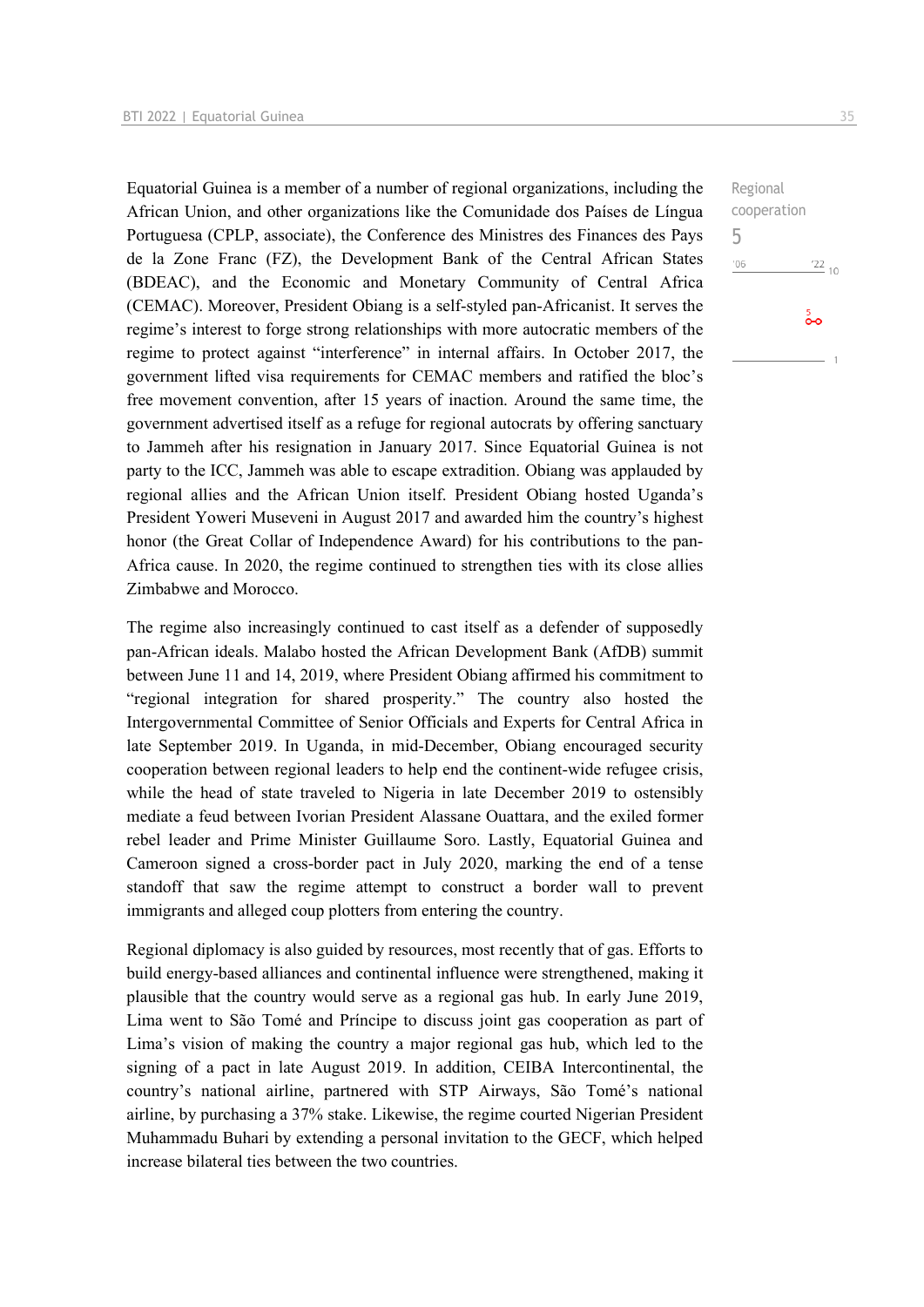In 2020, Lima intensified his efforts to secure Nigerian investment, while the Joint Development Zone with Sao Tomé and Príncipe appeared to be a success. After joining other West African states in lobbying for reform of the CFA franc in 2019, the regime joined other oil-producing states in the region to prevent BEAC from imposing the CFA franc on the oil industry, which would have adversely affected government revenues by dissuading further industry investment.